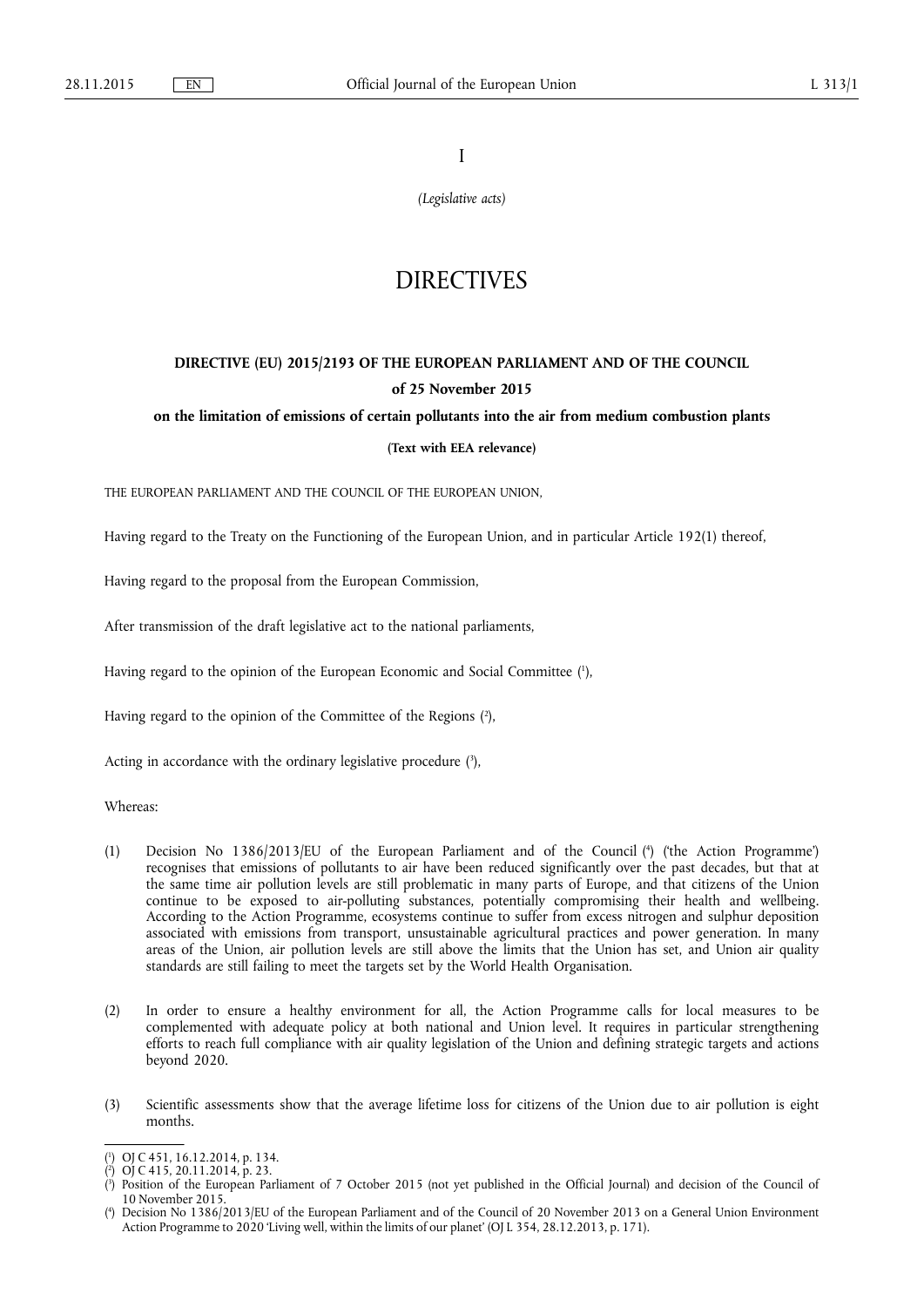- (4) Emissions of pollutants from the combustion of fuel in medium combustion plants are generally not regulated at Union level even though they contribute increasingly to air pollution, due in particular to an increase in the use of biomass as a fuel, driven by climate and energy policy.
- (5) The combustion of fuel in certain small combustion plants and appliances is covered by implementing measures as referred to in Directive 2009/125/EC of the European Parliament and of the Council ( 1 ). Further measures are urgently needed under Directive 2009/125/EC in order to cover the remaining regulatory gap. Combustion of fuel in large combustion plants is covered by Directive 2010/75/EU of the European Parliament and of the Council (?) from 7 January 2013, while Directive 2001/80/EC of the European Parliament and of the Council (?) continues to apply to large combustion plants covered by Article 30(2) of Directive 2010/75/EU until 31 December 2015.
- (6) The Commission concluded, in its report to the European Parliament and the Council of 17 May 2013 on the reviews undertaken under Article 30(9) and Article 73 of Directive 2010/75/EU on industrial emissions addressing emissions from intensive livestock rearing and combustion plants, that, for the combustion of fuels in medium combustion plants, a clear potential for cost-effective abatement of air emissions has been demonstrated.
- (7) The Union's international obligations in relation to air pollution, which are designed to abate acidification, eutrophication, ground-level ozone and emissions of particulate matter, are agreed under the Gothenburg Protocol to the Convention on Long-range Transboundary Air Pollution, which was amended in 2012 to strengthen the existing reduction commitments for sulphur dioxide, nitrogen oxides, ammonia and volatile organic compounds, and to introduce new reduction commitments for fine particulate matter (PM 2.5), to be attained from 2020 onwards.
- (8) The Communication from the Commission to the European Parliament, the Council, the European Economic and Social Committee and the Committee of the Regions of 18 December 2013 entitled 'A Clean Air Programme for Europe' calls for action to control emissions of air-polluting substances from medium combustion plants, thereby completing the regulatory framework for the combustion sector. The Clean Air Programme completes the pollution reduction agenda for 2020 laid down in the Communication from the Commission to the Council and the European Parliament of 21 September 2005 entitled 'Thematic Strategy on Air Pollution', and develops impact reduction objectives for the period up to 2030. To achieve all those strategic objectives, a regulatory agenda should be established, including measures to control emissions from medium combustion plants.
- (9) Medium combustion plants should be developed and operated in such a way as to promote energy efficiency. Such considerations as well as economic considerations, technical possibilities and the lifecycle of existing medium combustion plants should in particular be taken into account when retrofitting medium combustion plants or deciding on major investments.
- (10) In order to ensure that the operation of a medium combustion plant does not lead to a deterioration of air quality, measures taken to limit emissions of sulphur dioxide, nitrogen oxides and dust into the air should not result in an increase of emissions of other pollutants, such as carbon monoxide.
- (11) Medium combustion plants that are already subject to Union-wide minimum requirements, such as plants to which an aggregation rule applies under Chapter III of Directive 2010/75/EU, or plants that incinerate or coincinerate solid or liquid waste and are thereby covered by Chapter IV of that Directive, should be excluded from the scope of this Directive.
- (12) Certain other medium combustion plants should also be excluded from the scope of this Directive, on the basis of their technical characteristics or their use in particular activities.
- (13) As medium combustion plants firing refinery fuels alone or with other fuels for the production of energy within mineral oil and gas refineries, and recovery boilers within installations for the production of pulp, are subject to emission levels associated with best available techniques (BAT) set out in BAT conclusions already established under Directive 2010/75/EU, this Directive should not apply to such plants.

<sup>(</sup> 1 ) Directive 2009/125/EC of the European Parliament and of the Council of 21 October 2009 establishing a framework for the setting of ecodesign requirements for energy-related products (OJ L 285, 31.10.2009, p. 10).

<sup>(</sup> 2 ) Directive 2010/75/EU of the European Parliament and of the Council of 24 November 2010 on industrial emissions (integrated pollution prevention and control) ( $\overrightarrow{O}$  L 334, 17.12.2010, p. 17).

<sup>(</sup> 3 ) Directive 2001/80/EC of the European Parliament and of the Council of 23 October 2001 on the limitation of emissions of certain pollutants into the air from large combustion plants (OJ L 309, 27.11.2001, p. 1).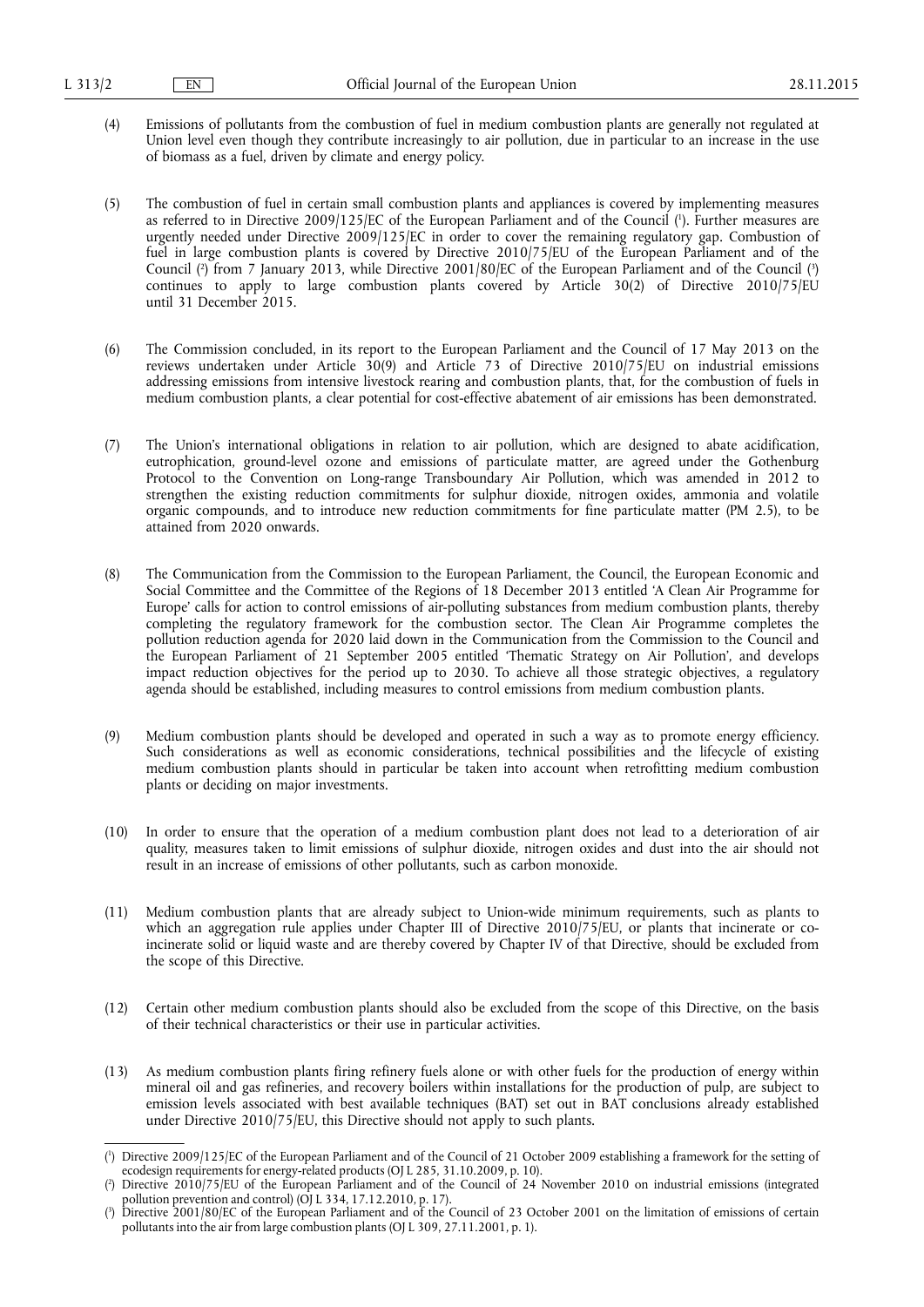- (14) This Directive should apply to combustion plants, including a combination formed by two or more new medium combustion plants, with a total rated thermal input equal to or greater than 1 MW and less than 50 MW. Individual combustion plants with a rated thermal input less than 1 MW should not be considered for the purpose of calculating the total rated thermal input of a combination of combustion plants. In order to avoid a regulatory gap, this Directive should also apply to a combination formed by new medium combustion plants where the total rated thermal input is equal to or more than 50 MW, without prejudice to Chapter III of Directive 2010/75/EU.
- (15) In order to ensure the control of emissions of sulphur dioxide, nitrogen oxides and dust into the air, each medium combustion plant should operate only if it has been granted a permit or been registered by the competent authority, based on information submitted by the operator.
- (16) For the purposes of controlling emissions into the air from medium combustion plants, emission limit values and requirements for monitoring should be set out in this Directive.
- (17) The emission limit values set out in Annex II should not apply to medium combustion plants located in the Canary Islands, French Overseas Departments, the Azores and Madeira, because of the technical and logistical issues associated with such plants' isolated location. The Member States concerned should set emission limit values for such plants in order to reduce their emissions to air and the potential risks to human health and the environment.
- (18) In order to provide existing medium combustion plants with sufficient time to adapt technically to the requirements of this Directive, the emission limit values should apply to those plants after a fixed period from the date of application of this Directive.
- (19) In order to take account of certain specific circumstances where the application of emission limit values would lead to disproportionately high costs compared to the environmental benefits, Member States should be able to exempt medium combustion plants used in cases of emergency and operated during limited time periods from compliance with the emission limit values set out in this Directive.
- (20) Due to the infrastructural constraints faced by existing medium combustion plants which are part of small isolated systems (SIS) or micro isolated systems (MIS) and the need to facilitate their interconnection, such plants should be given more time to adapt to the emission limit values set out in this Directive.
- (21) Considering the overall benefits of district heating in terms of contributing to a reduction in domestic use of fuels that cause high levels of air pollution, and in terms of energy efficiency improvement and CO<sub>2</sub> emissions reduction, it should be possible for Member States to give more time to existing medium combustion plants which provide a substantial amount of their useful heat production to a public network for district heating, to adapt to the emission limit values set out in this Directive.
- (22) Considering recent investments in biomass plants aimed at increasing the use of renewable energy sources and which have already led to reduced emissions of pollutants, and in order to take account of related investment cycles, it should be possible for Member States to give more time to such plants to adapt to the emission limit values set out in this Directive.
- (23) Given the essential role of gas compressor stations for the reliability and safe operation of national gas transmission networks and the specific constraints relating to their upgrade, it should be possible for Member States to give more time to medium combustion plants driving such stations to adapt to the emission limit values for nitrogen oxides set out in this Directive.
- (24) In accordance with Article 193 of the Treaty on the Functioning of the European Union (TFEU), this Directive does not prevent Member States from maintaining or introducing more stringent protective measures. Such measures may be needed for example in zones not complying with air quality limit values. In those cases, Member States should assess the need to apply stricter emission limit values than the requirements set out in this Directive, as part of the development of air quality plans pursuant to Directive 2008/50/EC of the European Parliament and of the Council ( 1 ). Such assessments should take account of the outcome of an exchange of information on the best emission-reduction performance that can be achieved with best available and emerging technologies. The Commission should organise such exchange of information with Member States, the industries concerned, including operators and technology providers, and non-governmental organisations, including those promoting environmental protection.

<sup>(</sup> 1 ) Directive 2008/50/EC of the European Parliament and of the Council of 21 May 2008 on ambient air quality and cleaner air for Europe (OJ L 152, 11.6.2008, p. 1).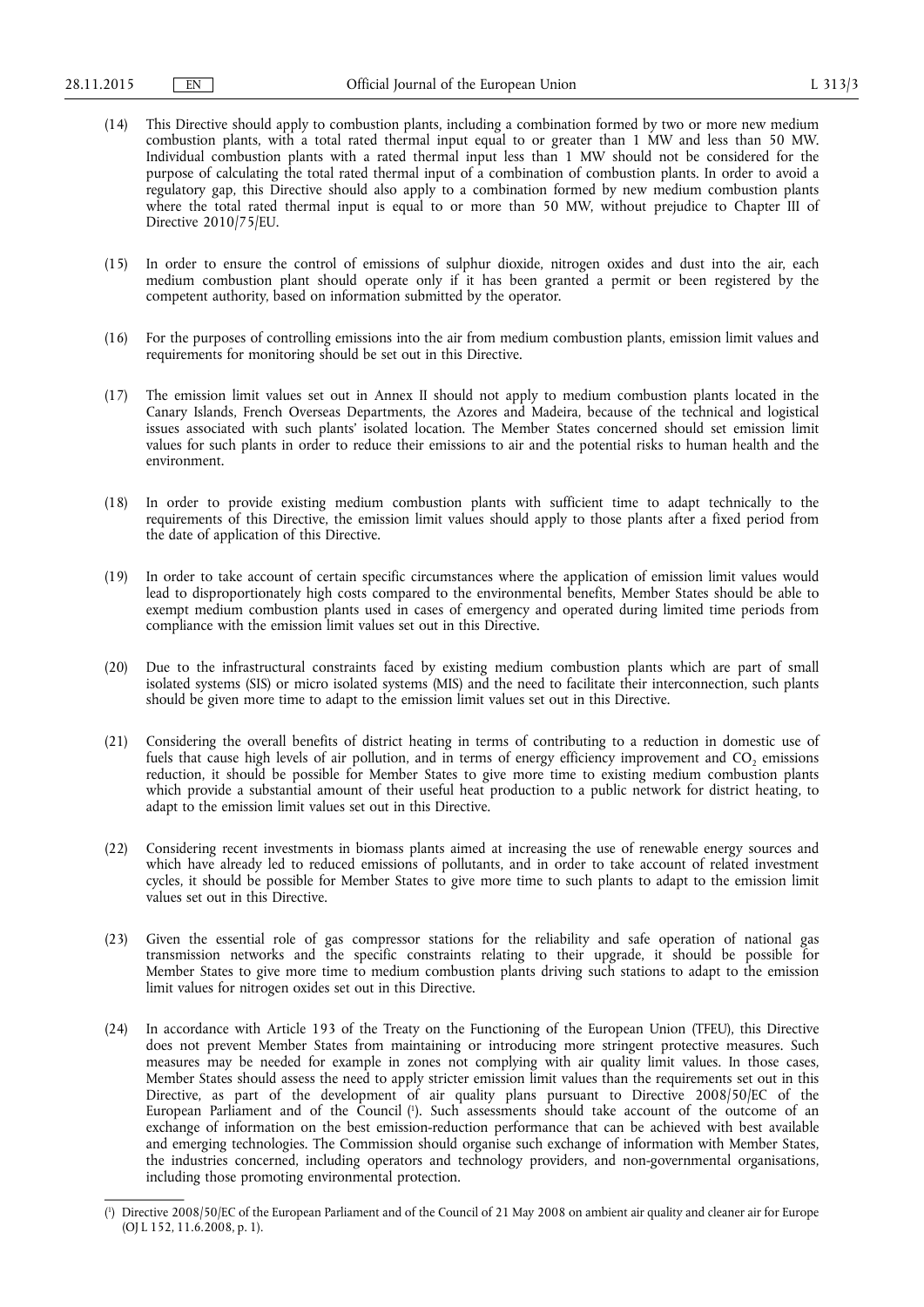- (25) Member States should ensure that the operator of a medium combustion plant takes the necessary measures in the event of non-compliance with this Directive. Member States should set up a system to check compliance of medium combustion plants with the requirements of this Directive.
- (26) In order to ensure the effective implementation and enforcement of this Directive, inspections should, where possible, be coordinated with those required under other Union legislation, as appropriate.
- (27) The provisions of this Directive regarding access to information relating to its implementation should be applied in such a way as to ensure the full effect of Directive 2003/4/EC of the European Parliament and of the Council (<sup>1</sup>).
- (28) In order to limit the burden for small and medium-sized enterprises operating medium combustion plants, the administrative obligations on operators concerning the provision of information, monitoring and reporting should be proportionate and avoid duplication, while still allowing for effective compliance verification by the competent authority.
- (29) To ensure the consistency and coherence of information provided by the Member States on the implementation of this Directive and to promote exchange of information between Member States and the Commission, the Commission, assisted by the European Environment Agency, should develop an electronic reporting tool also available for internal use by Member States for national reporting and data management purposes.
- (30) The Commission should assess the need to amend the emission limit values set out in Annex II for new medium combustion plants, on the basis of state-of-the-art technologies. In this context, the Commission should also consider the need to set specific emission limit values for other pollutants, such as carbon monoxide, and possible minimum energy efficiency standards.
- (31) In order to adapt to scientific and technical progress, the power to adopt acts in accordance with Article 290 TFEU to adjust the provisions on assessment of compliance set out in point 2 of Part 2 of Annex III should be delegated to the Commission. It is of particular importance that the Commission carry out appropriate consultations during its preparatory work, including at expert level. The Commission, when preparing and drawing up delegated acts, should ensure a simultaneous, timely and appropriate transmission of relevant documents to the European Parliament and the Council.
- (32) In order to ensure uniform conditions for the implementation of this Directive and to simplify and streamline Member States' reporting obligations, implementing powers should be conferred on the Commission in respect of the specification of technical formats for reporting. Those powers should be exercised in accordance with Regulation (EU) No 182/2011 of the European Parliament and of the Council ( 2 ).
- (33) Since the objectives of this Directive, namely the improvement of environmental quality and human health, cannot be sufficiently achieved by the Member States, but can rather, by reason of their scale and effects, be better achieved at Union level, the Union may adopt measures, in accordance with the principle of subsidiarity as set out in Article 5 of the Treaty on European Union. In accordance with the principle of proportionality as set out in that Article, this Directive does not go beyond what is necessary in order to achieve those objectives.
- (34) This Directive respects the fundamental rights and observes the principles recognised in particular by the Charter of Fundamental Rights of the European Union ('the Charter'). In particular, this Directive seeks to ensure the application of Article 37 of the Charter on environmental protection.
- (35) In accordance with the Joint Political Declaration of 28 September 2011 of Member States and the Commission on explanatory documents ( 3 ), Member States have undertaken to accompany, in justified cases, the notification of their transposition measures with one or more documents explaining the relationship between the components of a directive and the corresponding parts of national transposition instruments. With regard to this Directive, the legislator considers the transmission of such documents to be justified,

<sup>(</sup> 1 ) Directive 2003/4/EC of the European Parliament and of the Council of 28 January 2003 on public access to environmental information and repealing Council Directive 90/313/EEC (OJ L 41, 14.2.2003, p. 26).

<sup>(</sup> 2 ) Regulation (EU) No 182/2011 of the European Parliament and of the Council of 16 February 2011 laying down the rules and general principles concerning mechanisms for control by Member States of the Commissions exercise of implementing powers (OJ L 55, 28.2.2011, p. 13).

<sup>(</sup> 3 ) OJ C 369, 17.12.2011, p. 14.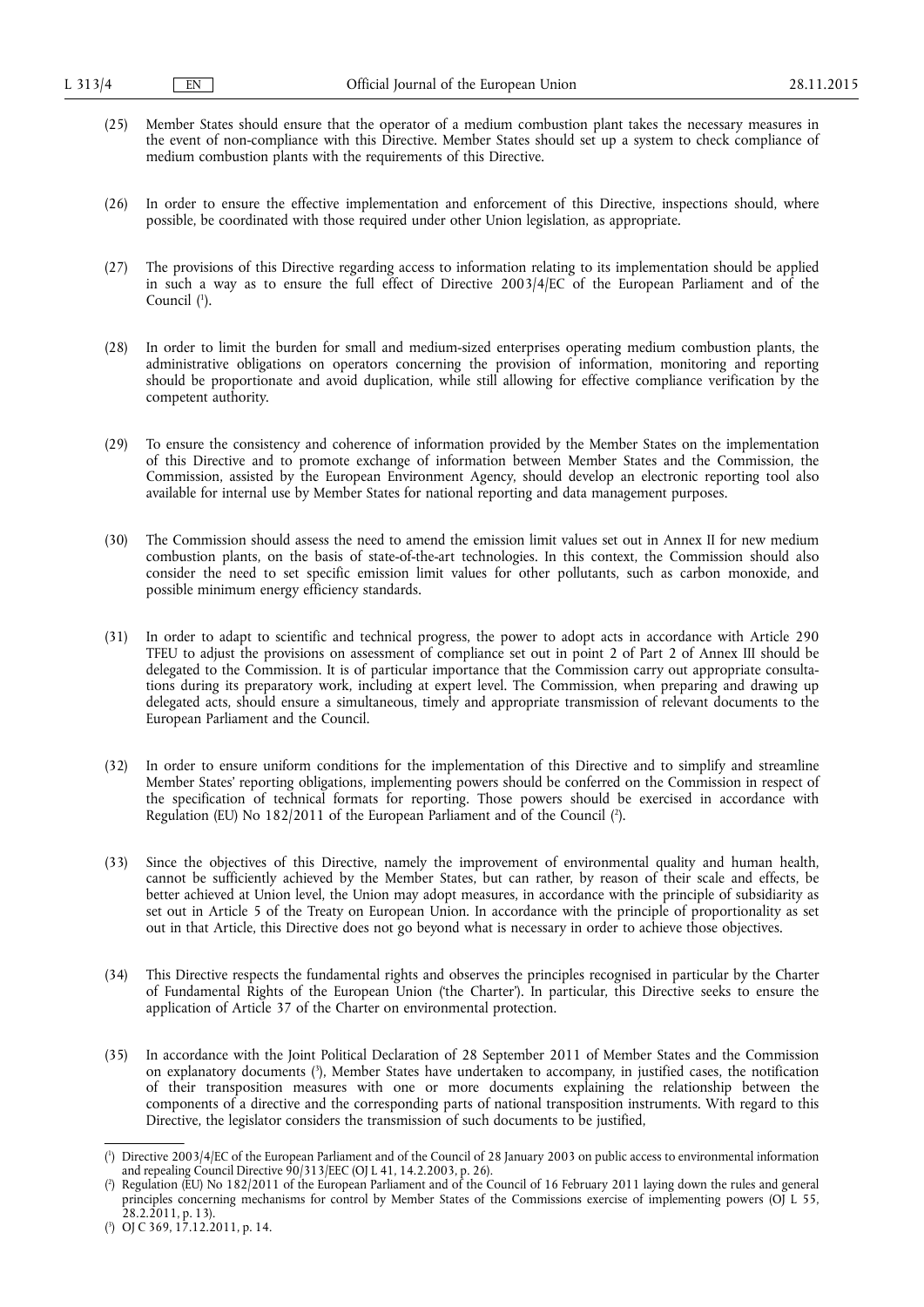HAVE ADOPTED THIS DIRECTIVE:

#### *Article 1*

#### **Subject matter**

This Directive lays down rules to control emissions of sulphur dioxide (SO<sub>2</sub>), nitrogen oxides (NO<sub>2</sub>) and dust into the air from medium combustion plants, and thereby reduce emissions to air and the potential risks to human health and the environment from such emissions.

This Directive also lays down rules to monitor emissions of carbon monoxide (CO).

#### *Article 2*

#### **Scope**

1. This Directive shall apply to combustion plants with a rated thermal input equal to or greater than 1 MW and less than 50 MW ('medium combustion plants'), irrespective of the type of fuel they use.

2. This Directive shall also apply to a combination formed by new medium combustion plants pursuant to Article 4, including a combination where the total rated thermal input is equal to or greater than 50 MW, unless the combination forms a combustion plant covered by Chapter III of Directive 2010/75/EU.

- 3. This Directive shall not apply to:
- (a) combustion plants covered by Chapter III or Chapter IV of Directive 2010/75/EU;
- (b) combustion plants covered by Directive 97/68/EC of the European Parliament and of the Council ( 1 );
- (c) on-farm combustion plants with a total rated thermal input less than or equal to 5 MW, that exclusively use unprocessed poultry manure, as referred to in Article 9(a) of Regulation (EC) No 1069/2009 of the European Parliament and of the Council ( 2 ), as a fuel;
- (d) combustion plants in which the gaseous products of combustion are used for the direct heating, drying or any other treatment of objects or materials;
- (e) combustion plants in which the gaseous products of combustion are used for direct gas-fired heating used to heat indoor spaces for the purpose of improving workplace conditions;
- (f) post-combustion plants designed to purify the waste gases from industrial processes by combustion, and which are not operated as independent combustion plants;
- (g) any technical apparatus used in the propulsion of a vehicle, ship or aircraft;
- (h) gas turbines and gas and diesel engines, when used on offshore platforms;
- (i) facilities for the regeneration of catalytic cracking catalysts;
- (j) facilities for the conversion of hydrogen sulphide into sulphur;
- (k) reactors used in the chemical industry;
- (l) coke battery furnaces;
- (m) cowpers;
- (n) crematoria;
- (o) combustion plants firing refinery fuels alone or with other fuels for the production of energy within mineral oil and gas refineries;
- (p) recovery boilers within installations for the production of pulp.

<sup>(</sup> 1 ) Directive 97/68/EC of the European Parliament and of the Council of 16 December 1997 on the approximation of the laws of the Member States relating to measures against the emission of gaseous and particulate pollutants from internal combustion engines to be installed in non-road mobile machinery (OJ L 59, 27.2.1998, p. 1).

<sup>(</sup> 2 ) Regulation (EC) No 1069/2009 of the European Parliament and of the Council of 21 October 2009 laying down health rules as regards animal by-products and derived products not intended for human consumption and repealing Regulation (EC) No 1774/2002 (Animal by-products Regulation) (OJ L 300, 14.11.2009, p. 1).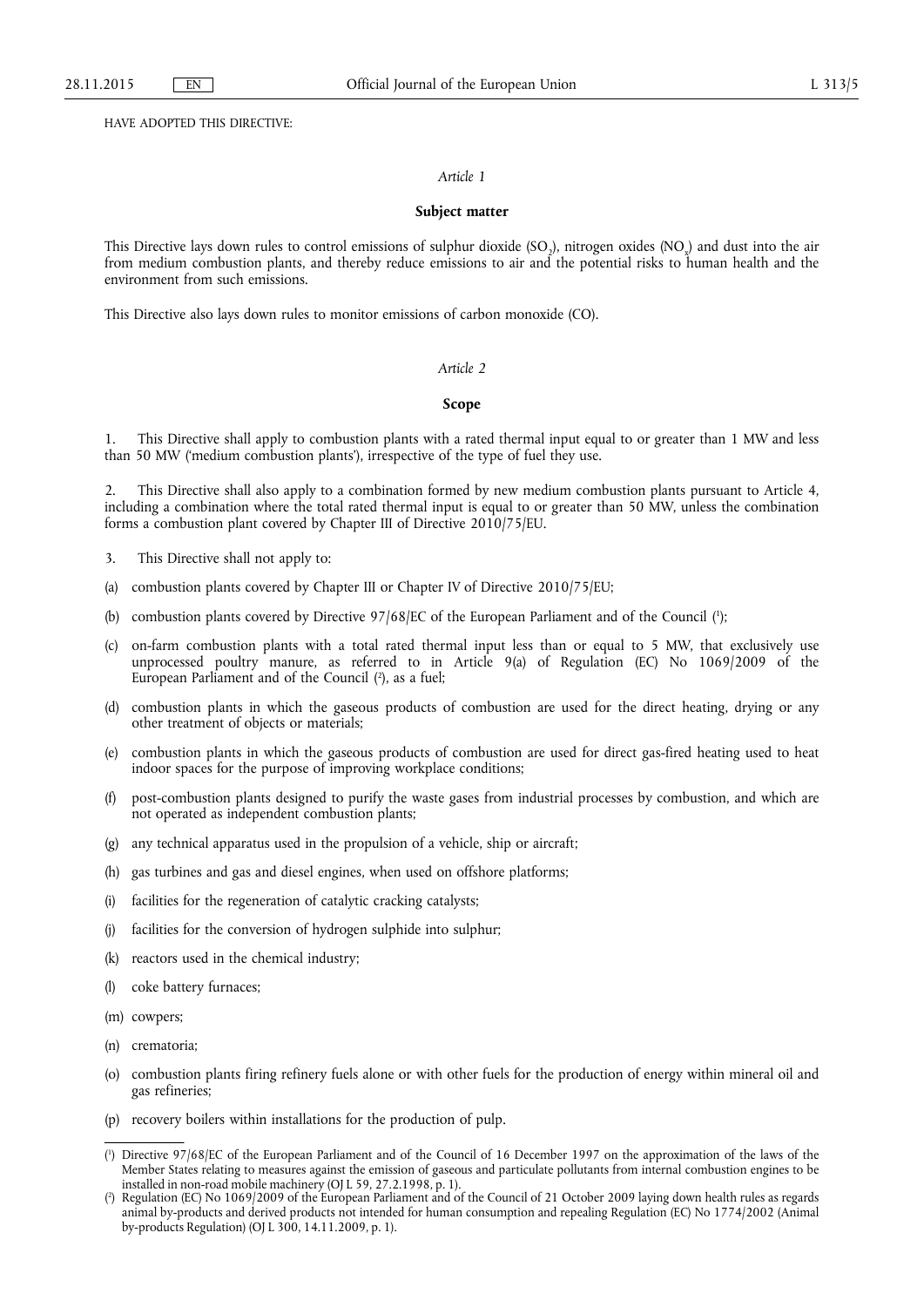4. This Directive shall not apply to research activities, development activities or testing activities relating to medium combustion plants. Member States may establish specific conditions for the application of this paragraph.

#### *Article 3*

#### **Definitions**

For the purposes of this Directive, the following definitions apply:

- (1) 'emission' means the discharge of substances from a combustion plant into the air;
- (2) 'emission limit value' means the permissible quantity of a substance contained in the waste gases from a combustion plant which may be discharged into the air during a given period;
- (3) 'nitrogen oxides' (NO<sub>2</sub>) means nitric oxide and nitrogen dioxide, expressed as nitrogen dioxide (NO<sub>2</sub>);
- (4) 'dust' means particles, of any shape, structure or density, dispersed in the gas phase at the sampling point conditions which may be collected by filtration under specified conditions after representative sampling of the gas to be analysed, and which remain upstream of the filter and on the filter after drying under specified conditions;
- (5) 'combustion plant' means any technical apparatus in which fuels are oxidised in order to use the heat thus generated;
- (6) 'existing combustion plant' means a combustion plant put into operation before 20 December 2018 or for which a permit was granted before 19 December 2017 pursuant to national legislation provided that the plant is put into operation no later than 20 December 2018;
- (7) 'new combustion plant' means a combustion plant other than an existing combustion plant;
- (8) 'engine' means a gas engine, diesel engine or dual fuel engine;
- (9) 'gas engine' means an internal combustion engine which operates according to the Otto cycle and uses spark ignition to burn fuel;
- (10) 'diesel engine' means an internal combustion engine which operates according to the Diesel cycle and uses compression ignition to burn fuel;
- (11) 'dual fuel engine' means an internal combustion engine which uses compression ignition and operates according to the Diesel cycle when burning liquid fuels and according to the Otto cycle when burning gaseous fuels;
- (12) 'gas turbine' means any rotating machine which converts thermal energy into mechanical work, consisting mainly of a compressor, a thermal device in which fuel is oxidised in order to heat the working fluid, and a turbine; this includes both open cycle and combined cycle gas turbines, and gas turbines in cogeneration mode, all with or without supplementary firing;
- (13) 'small isolated system' (SIS) means a small isolated system as defined in point 26 of Article 2 of Directive 2009/72/EC of the European Parliament and of the Council (1);
- (14) 'micro isolated system' (MIS) means a micro isolated system as defined in point 27 of Article 2 of Directive 2009/72/EC;
- (15) 'fuel' means any solid, liquid or gaseous combustible material;
- (16) 'refinery fuel' means solid, liquid or gaseous combustible material from the distillation and conversion steps of the refining of crude oil, including refinery fuel gas, syngas, refinery oils and pet coke;
- (17) 'waste' means waste as defined in point 1 of Article 3 of Directive 2008/98/EC of the European Parliament and of the Council ( 2 );

<sup>(</sup> 1 ) Directive 2009/72/EC of the European Parliament and of the Council of 13 July 2009 concerning common rules for the internal market in electricity and repealing Directive 2003/54/EC (OJ L 211, 14.8.2009, p. 55).

<sup>(</sup> 2 ) Directive 2008/98/EC of the European Parliament and of the Council of 19 November 2008 on waste and repealing certain Directives (OJ L 312, 22.11.2008, p. 3).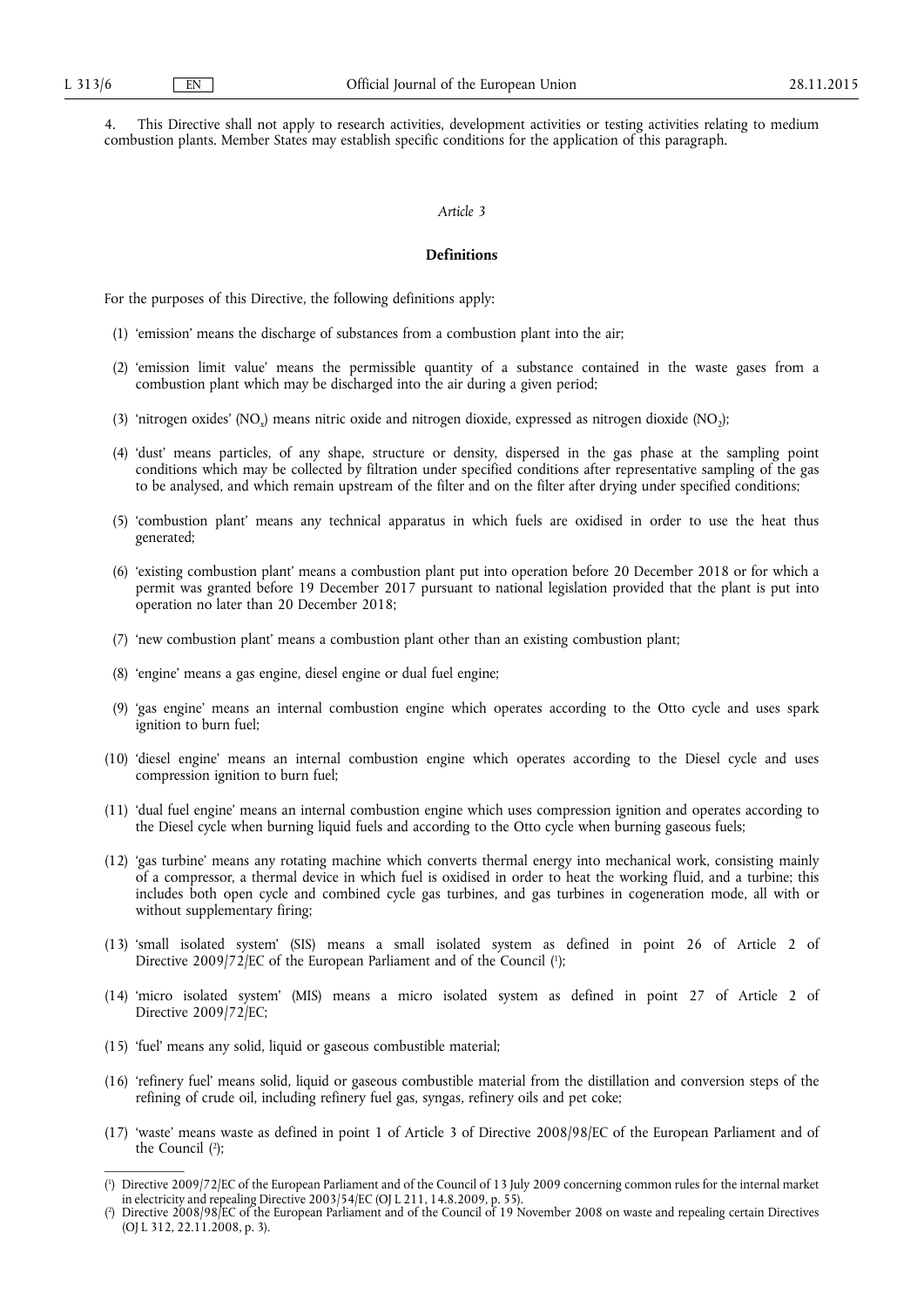- (18) 'biomass' means any of the following:
	- (a) products consisting of any vegetable matter from agriculture or forestry which can be used as a fuel for the purpose of recovering its energy content;
	- (b) the following waste:
		- (i) vegetable waste from agriculture and forestry;
		- (ii) vegetable waste from the food processing industry, if the heat generated is recovered;
		- (iii) fibrous vegetable waste from virgin pulp production and from production of paper from pulp, if it is coincinerated at the place of production and the heat generated is recovered;
		- (iv) cork waste;
		- (v) wood waste with the exception of wood waste which may contain halogenated organic compounds or heavy metals as a result of treatment with wood preservatives or coating and which includes, in particular, such wood waste originating from construction and demolition waste;
- (19) 'gas oil' means:
	- (a) any petroleum-derived liquid fuel falling within CN codes 2710 19 25, 2710 19 29, 2710 19 47, 2710 19 48, 2710 20 17 or 2710 20 19; or
	- (b) any petroleum-derived liquid fuel of which less than 65 % by volume (including losses) distils at 250 °C and of which at least 85 % by volume (including losses) distils at 350 °C by the ASTM D86 method;
- (20) 'natural gas' means naturally occurring methane with no more than 20 % (by volume) of inerts and other constituents;
- (21) 'heavy fuel oil' means:
	- (a) any petroleum-derived liquid fuel falling within CN codes 2710 19 51 to 2710 19 68, 2710 20 31, 2710 20 35, or 2710 20 39; or
	- (b) any petroleum-derived liquid fuel, other than gas oil as defined in point 19, which, by reason of its distillation limits, falls within the category of heavy oils intended for use as fuel and of which less than 65 % by volume (including losses) distils at 250 °C by the ASTM D86 method. If the distillation cannot be determined by the ASTM D86 method, the petroleum product is likewise categorised as a heavy fuel oil;
- (22) 'operating hours' means the time, expressed in hours, during which a combustion plant is operating and discharging emissions into the air, excluding start-up and shut-down periods;
- (23) 'operator' means any natural or legal person who operates or controls the combustion plant, or, where this is provided for in national law, to whom decisive economic power over the technical functioning of the plant has been delegated;
- (24) 'zone' means part of the territory of a Member State, as delimited by that Member State for the purposes of air quality assessment and management, as laid down in Directive 2008/50/EC.

## *Article 4*

#### **Aggregation**

A combination formed by two or more new medium combustion plants shall be considered to be a single medium combustion plant for the purposes of this Directive and their rated thermal input shall be added together for the purpose of calculating the total rated thermal input of the plant, where:

— the waste gases of such medium combustion plants are discharged through a common stack, or

<sup>—</sup> taking into account technical and economic factors, the waste gases of such medium combustion plants could, in the judgement of the competent authority, be discharged through a common stack.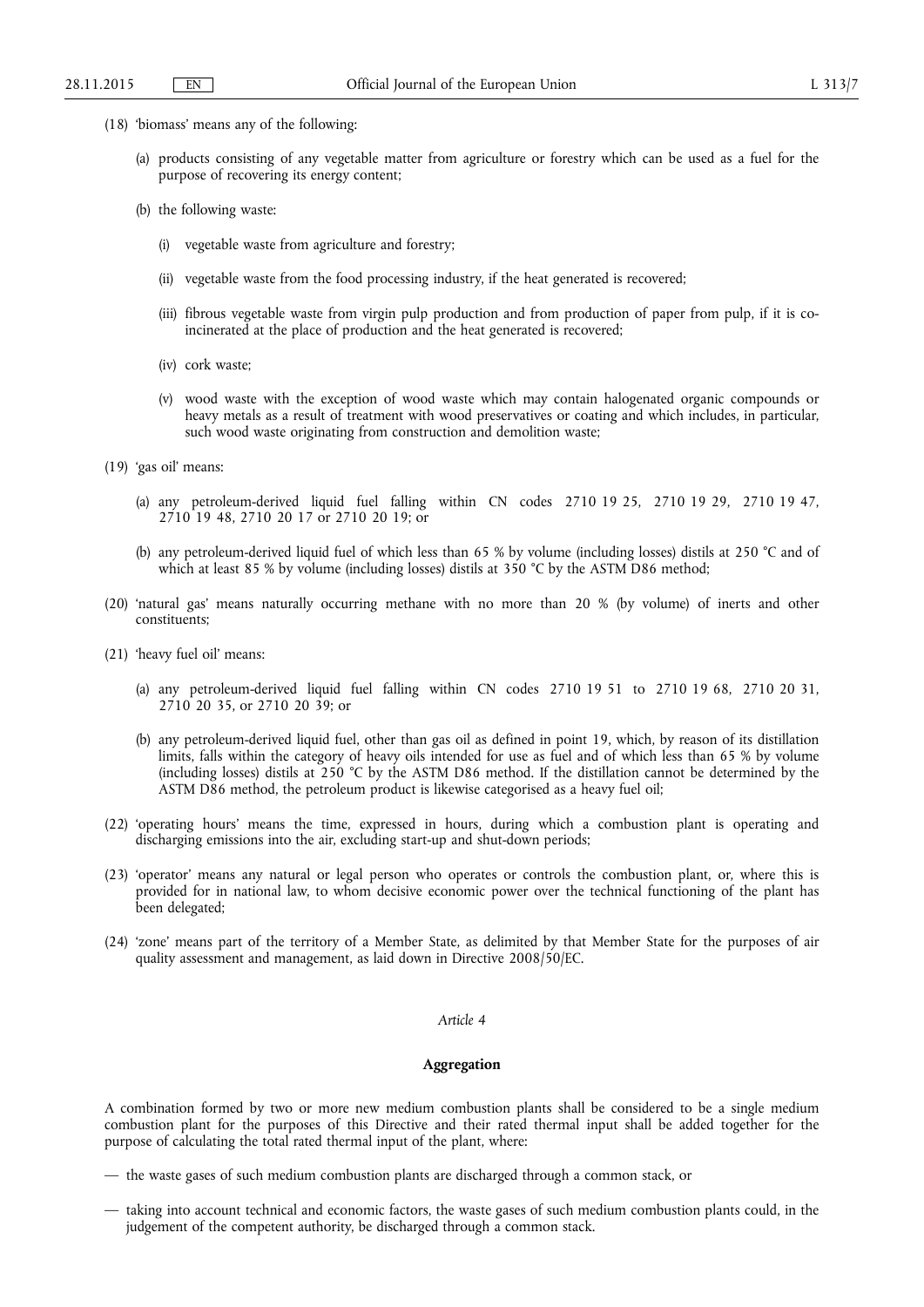#### *Article 5*

#### **Permits and registration**

1. Member States shall take the necessary measures to ensure that no new medium combustion plant is operated without a permit or without being registered.

2. Member States shall take the necessary measures to ensure that, as of 1 January 2024, no existing medium combustion plant with a rated thermal input greater than 5 MW is operated without a permit or without being registered.

Member States shall take the necessary measures to ensure that, as of 1 January 2029, no existing medium combustion plant with a rated thermal input of less than or equal to 5 MW is operated without a permit or without being registered.

3. Member States shall specify the procedure for granting a permit or for registration in respect of medium combustion plants. Those procedures shall include at least an obligation on the operator to inform the competent authority of the operation of, or the intention to operate, a medium combustion plant and to provide at least the information listed in Annex I.

The competent authority shall register, or start the procedure for granting a permit to, the medium combustion plant within one month of the operator providing the information referred to in paragraph 3. The competent authority shall inform the operator of such registration or of the start of the procedure for granting a permit.

5. The competent authority shall hold a register with information on each medium combustion plant including the information listed in Annex I and the information obtained pursuant to Article 9. Existing medium combustion plants shall be included in the register from the date of registration or from the date when granted a permit in accordance with this Directive. The competent authority shall make the information contained in the register available to the public, including via the internet, in accordance with Directive 2003/4/EC.

6. Without prejudice to the obligation for medium combustion plants to hold a permit or be registered, Member States may include requirements for certain categories of medium combustion plants in general binding rules. Where general binding rules are adopted, the permit or the registration may simply include a reference to such rules.

7. For medium combustion plants which are part of an installation covered by Chapter II of Directive 2010/75/EU, the requirements of this Article shall be deemed to be fulfilled through compliance with that Directive.

8. Any permit granted or registration carried out pursuant to other national or Union legislation may be combined with the permit or registration required under paragraph 1 to form a single permit or registration provided that that single permit or registration contains the information required under this Article.

## *Article 6*

#### **Emission limit values**

1. Without prejudice to Chapter II of Directive 2010/75/EU, where applicable, the emission limit values set out in Annex II to this Directive shall apply to medium combustion plants.

The emission limit values set out in Annex II shall not apply to medium combustion plants located in the Canary Islands, French Overseas Departments, the Azores and Madeira. The Member States concerned shall set emission limit values for those plants in order to reduce their emissions to air and the potential risks to human health and the environment.

From 1 January 2025, emissions into the air of SO<sub>2</sub>, NO<sub>x</sub> and dust from an existing medium combustion plant with a rated thermal input greater than 5 MW shall not exceed the emission limit values set out in Tables 2 and 3 of Part 1 of Annex II.

From 1 January 2030, emissions into the air of  $SO_2$ , NO<sub>x</sub> and dust from an existing medium combustion plant with a rated thermal input of less than or equal to 5 MW shall not exceed the emission limit values set out in Tables 1 and 3 of Part 1 of Annex II.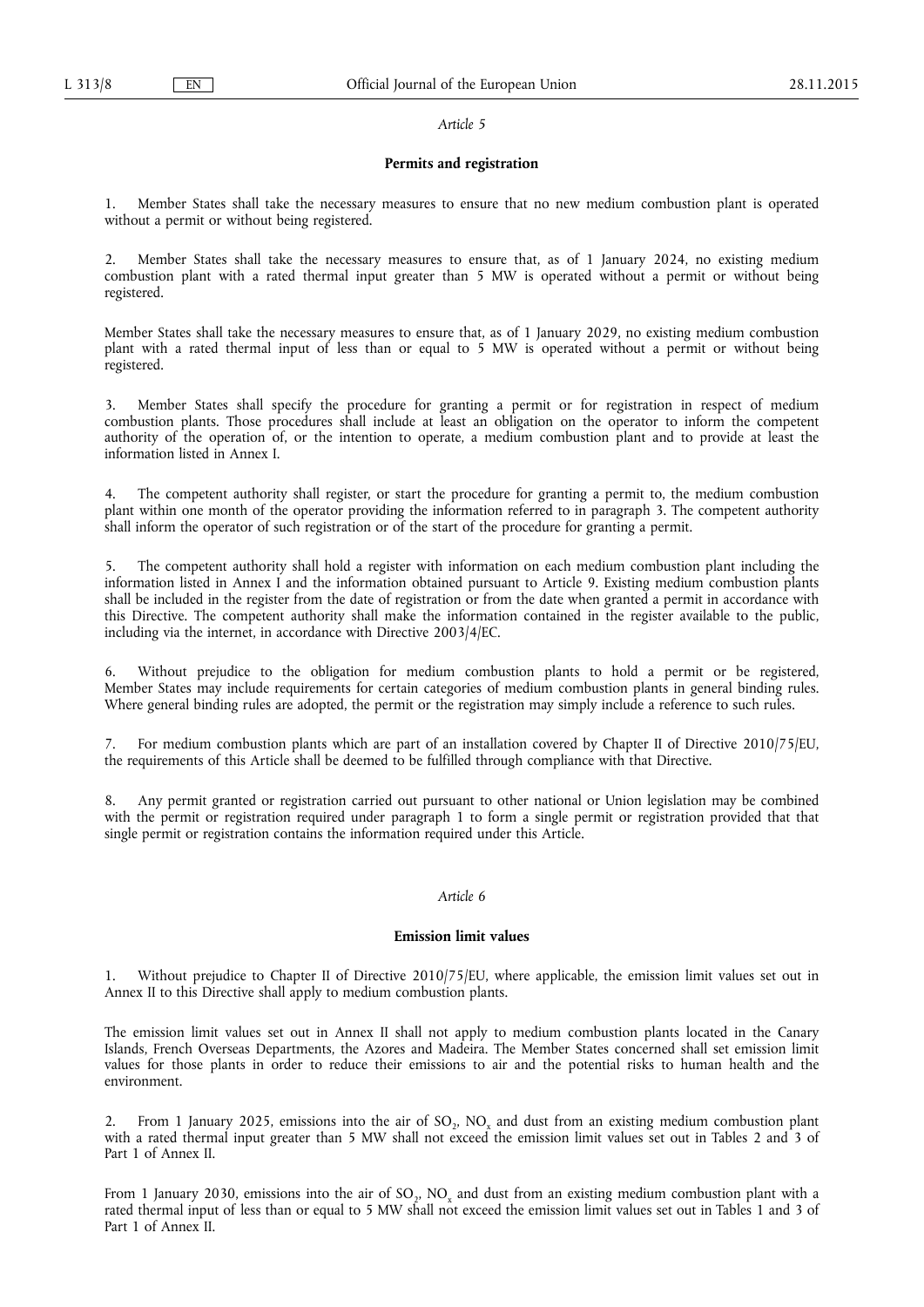3. Member States may exempt existing medium combustion plants which do not operate more than 500 operating hours per year, as a rolling average over a period of five years, from compliance with the emission limit values set out in Tables 1, 2 and 3 of Part 1 of Annex II.

Member States may extend the limit referred to in the first subparagraph to 1 000 operating hours in the following cases of emergency or extraordinary circumstances:

— for backup power production in connected islands in the event of an interruption of the main power supply to an island,

— medium combustion plants used for heat production in cases of exceptionally cold weather events.

In all cases set out in this paragraph, an emission limit value for dust of 200 mg/Nm<sup>3</sup> shall apply for plants firing solid fuels.

4. Existing medium combustion plants which are part of SIS or MIS shall comply with the emission limit values set out in Tables 1, 2 and 3 of Part 1 of Annex II from 1 January 2030.

Until 1 January 2030, Member States may exempt existing medium combustion plants with a rated thermal input greater than 5 MW from compliance with the emission limit values set out in Annex II provided that at least 50 % of the useful heat production of the plant, as a rolling average over a period of five years, is delivered in the form of steam or hot water to a public network for district heating. In the event of such exemption, the emission limit values set by the competent authority shall not exceed 1 100 mg/ $\text{Nm}^3$  for SO, and 150 mg/ $\text{Nm}^3$  for dust.

Until 1 January 2030, Member States may exempt medium combustion plants firing solid biomass as the main fuel, which are situated in zones where, according to assessments under Directive 2008/50/EC, conformity with the limit values of that Directive is ensured, from compliance with the emission limit values for dust set out in Annex II to this Directive. In the event of such exemption, the emission limit values set by the competent authority shall not exceed 150 mg/Nm<sup>3</sup> for dust.

The competent authority shall in any case ensure that no significant pollution is caused and that a high level of protection of the environment as a whole is achieved.

6. Until 1 January 2030, Member States may exempt existing medium combustion plants with a rated thermal input greater than 5 MW and which are used to drive gas compressor stations required to ensure the safety and security of a national gas transmission system, from compliance with the emission limit values for NO<sub>x</sub> set out in Table 3 of Part 1 of Annex II.

7. From 20 December 2018, emissions into the air of SO<sub>2</sub>, NO<sub>x</sub> and dust from a new medium combustion plant shall not exceed the emission limit values set out in Part 2 of Annex II.

Member States may exempt new medium combustion plants which do not operate more than 500 operating hours per year, as a rolling average over a period of three years, from compliance with the emission limit values set out in Part 2 of Annex II. In the event of such exemption, an emission limit value for dust of 100 mg/Nm<sup>3</sup> shall apply for plants firing solid fuels.

9. In zones or parts of zones not complying with the air quality limit values laid down in Directive 2008/50/EC, Member States shall assess the need to apply, for individual medium combustion plants in those zones or parts of zones, stricter emission limit values than those set out in this Directive, as part of the development of air quality plans referred to in Article 23 of Directive 2008/50/EC, taking into account the results of the information exchange referred to in paragraph 10 of this Article, provided that applying such emission limit values would effectively contribute to a noticeable improvement of air quality.

10. The Commission shall organise an exchange of information with Member States, the industries concerned and non-governmental organisations on the emission levels achievable with best available and emerging technologies and the related costs.

The Commission shall publish the results of the exchange of information.

11. The competent authority may grant a derogation for a maximum period of six months from the obligation to comply with the emission limit values provided for in paragraphs 2 and  $\bar{\gamma}$  for SO<sub>2</sub> in respect of a medium combustion plant which normally uses low-sulphur fuel, in cases where the operator is unable to comply with those emission limit values because of an interruption in the supply of low-sulphur fuel resulting from a serious shortage.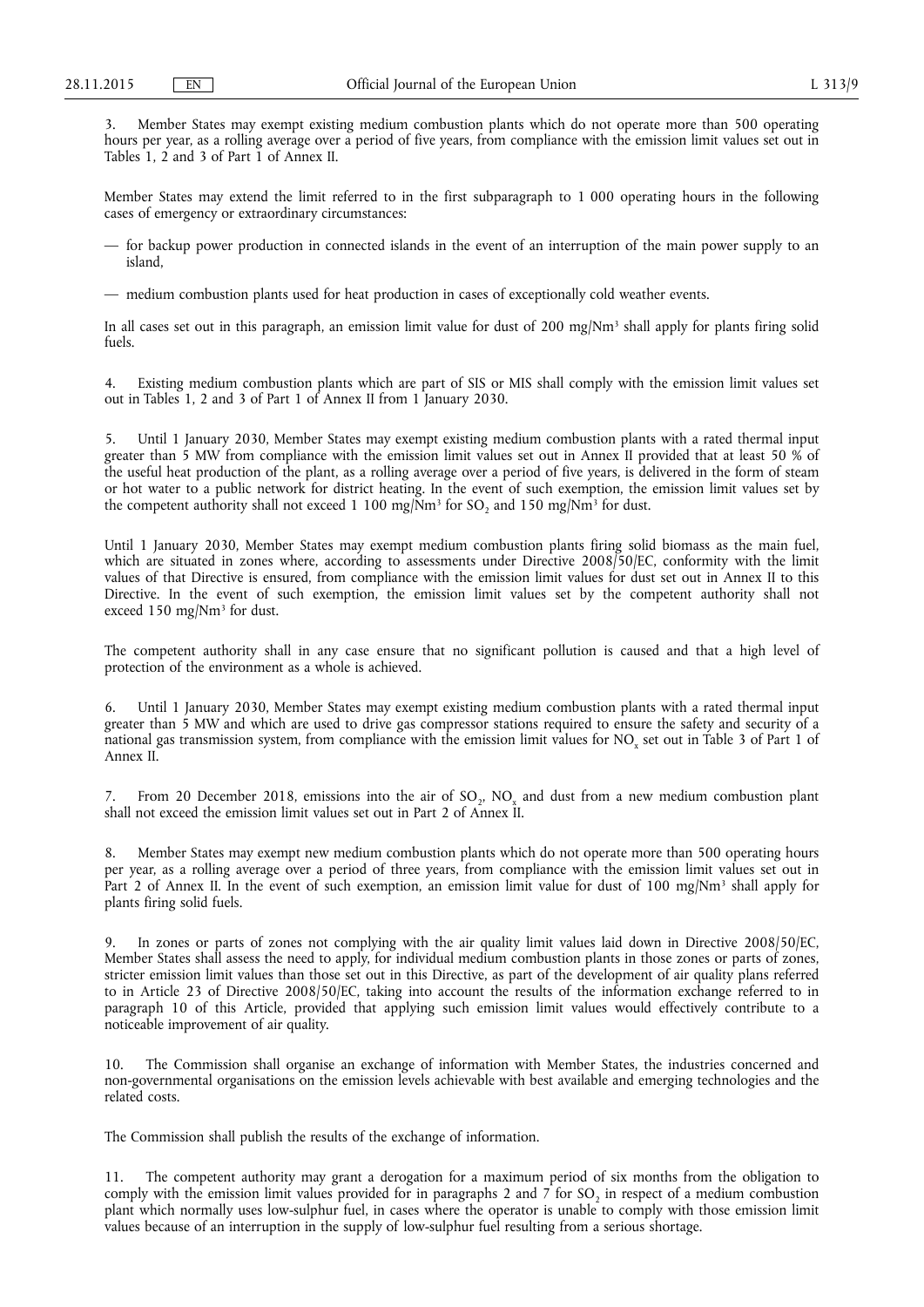Member States shall inform the Commission, within one month, of any derogation granted under the first subparagraph.

12. The competent authority may grant a derogation from the obligation to comply with the emission limit values provided for in paragraphs 2 and 7 in cases where a medium combustion plant using only gaseous fuel has to resort exceptionally to the use of other fuels because of a sudden interruption in the supply of gas and, for this reason, would need to be equipped with secondary abatement equipment. The period for which such a derogation is granted shall not exceed ten days except where the operator demonstrates to the competent authority that a longer period is justified.

Member States shall inform the Commission, within one month, of any derogation granted under the first subparagraph.

13. Where a medium combustion plant simultaneously uses two or more fuels, the emission limit value for each pollutant shall be calculated by:

- (a) taking the emission limit value relevant for each individual fuel as set out in Annex II;
- (b) determining the fuel-weighted emission limit value, which is obtained by multiplying the individual emission limit value referred to in point (a) by the thermal input delivered by each fuel, and dividing the product of multiplication by the sum of the thermal inputs delivered by all fuels; and
- (c) aggregating the fuel-weighted emission limit values.

#### *Article 7*

#### **Obligations of the operator**

1. Member States shall ensure that the operator carries out monitoring of emissions in accordance with, as a minimum, Part 1 of Annex III.

2. For medium combustion plants using multiple fuels, the monitoring of emissions shall be done while firing a fuel or fuel mix that is likely to result in the highest level of emissions and during a period representing normal operating conditions.

3. The operator shall keep a record of and process all monitoring results in such a way as to enable the verification of compliance with the emission limit values in accordance with the rules set out in Part 2 of Annex III.

For medium combustion plants using secondary abatement equipment in order to meet the emission limit values, the operator shall keep a record of, or information proving, the effective continuous operation of that equipment.

- 5. The operator of a medium combustion plant shall keep the following:
- (a) the permit or the proof of registration by the competent authority and, if relevant, its updated version and related information;
- (b) the monitoring results and information referred to in paragraphs 3 and 4;
- (c) where applicable, a record of operating hours as referred to in Article 6(3) and in Article 6(8);
- (d) a record of the type and quantities of fuels used in the plant and of any malfunctions or breakdown of secondary abatement equipment;
- (e) a record of the events of non-compliance and the measures taken, as referred to in paragraph 7.

The data and information referred to in points (b) to (e) of the first subparagraph shall be kept for a period of at least six years.

6. The operator shall, without undue delay, make available the data and information listed in paragraph 5 to the competent authority upon request. The competent authority may make such a request in order to allow the check of compliance with the requirements of this Directive. The competent authority shall make such a request if a member of the public requests access to the data or information listed in paragraph 5.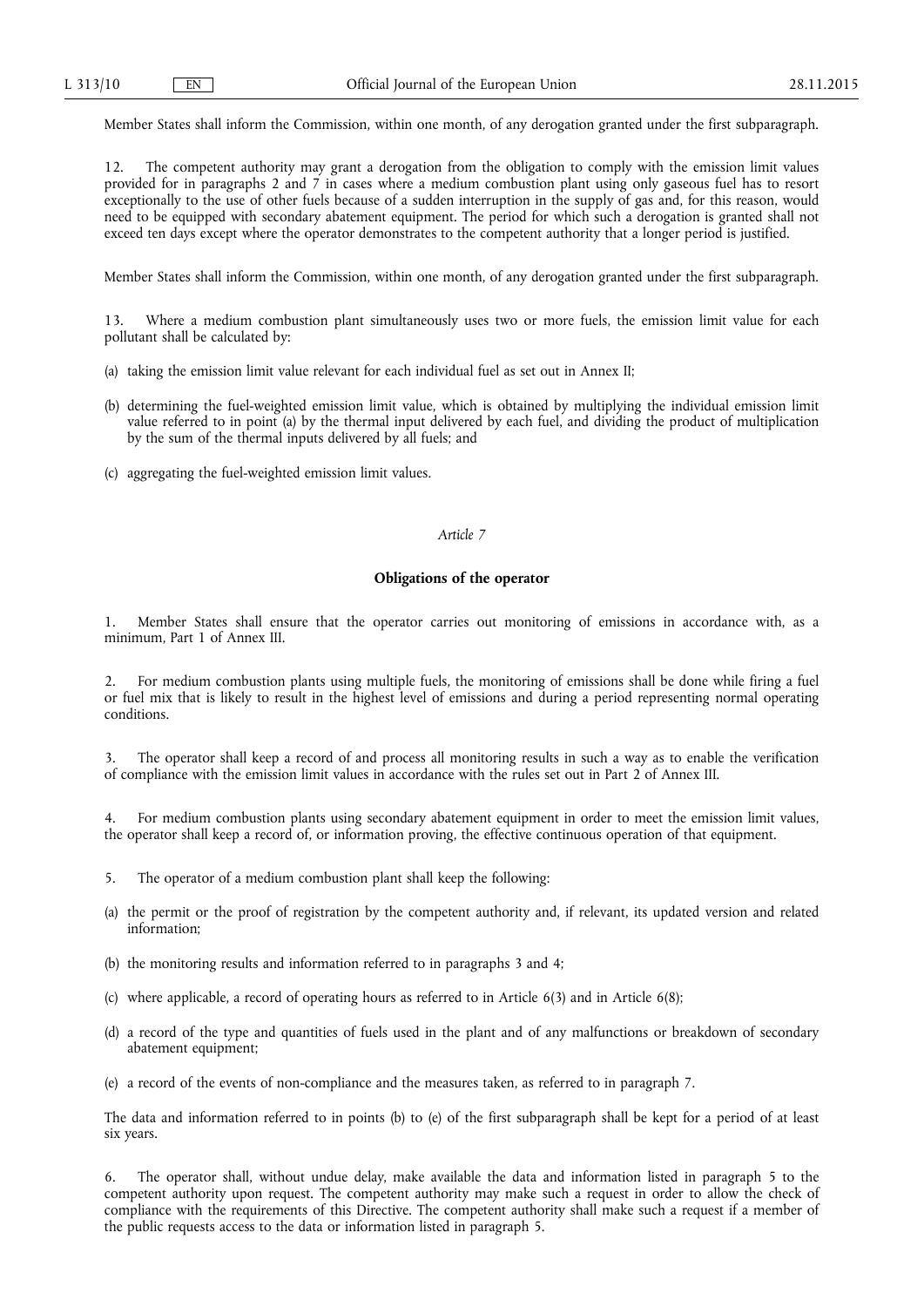7. In the event of non-compliance with the emission limit values set out in Annex II, the operator shall take the measures necessary to ensure that compliance is restored within the shortest possible time, without prejudice to the measures required under Article 8. Member States shall lay down rules for the type, frequency and format of information concerning events of non-compliance to be provided by operators to the competent authority.

The operator shall provide the competent authority with all necessary assistance to enable it to carry out any inspections and site visits, to take samples and to gather any information necessary for the performance of its duties for the purposes of this Directive.

9. The operator shall keep the periods of start-up and shut-down of the medium combustion plant as short as possible.

## *Article 8*

#### **Compliance check**

1. Member States shall ensure that valid values for emissions monitored in accordance with Annex III do not exceed the emission limit values set out in Annex II.

2. Member States shall set up an effective system, based on either environmental inspections or other measures, to check compliance with the requirements of this Directive.

In the event of non-compliance, in addition to the measures taken by the operator under Article  $7(7)$ , Member States shall ensure that the competent authority requires the operator to take any measures necessary to ensure that compliance is restored without undue delay.

Where non-compliance causes a significant degradation of local air quality, the operation of the medium combustion plant shall be suspended until compliance is restored.

## *Article 9*

#### **Changes to medium combustion plants**

Member States shall take the necessary measures to ensure that the operator informs the competent authority, without undue delay, of any planned change to the medium combustion plant which would affect the applicable emission limit values.

The competent authority shall update the permit or the registration, as appropriate, accordingly.

## *Article 10*

#### **Competent authorities**

Member States shall designate the competent authorities responsible for carrying out the obligations arising from this **Directive** 

## *Article 11*

#### **Reporting**

1. Member States shall, by 1 October 2026 and by 1 October 2031, submit a report to the Commission with qualitative and quantitative information on the implementation of this Directive, on any action taken to verify compliance of the operation of medium combustion plants with this Directive and on any enforcement action for the purposes thereof.

The first report referred to in the first subparagraph shall include an estimate of the total annual emissions of  $SO_2$ ,  $NO_x$ and dust from medium combustion plants, grouped by plant type, fuel type and capacity class.

2. Member States shall also submit a report to the Commission, by 1 January 2021, with an estimate of the total annual emissions of CO and any information available on the concentration of emissions of CO from medium combustion plants, grouped by fuel type and capacity class.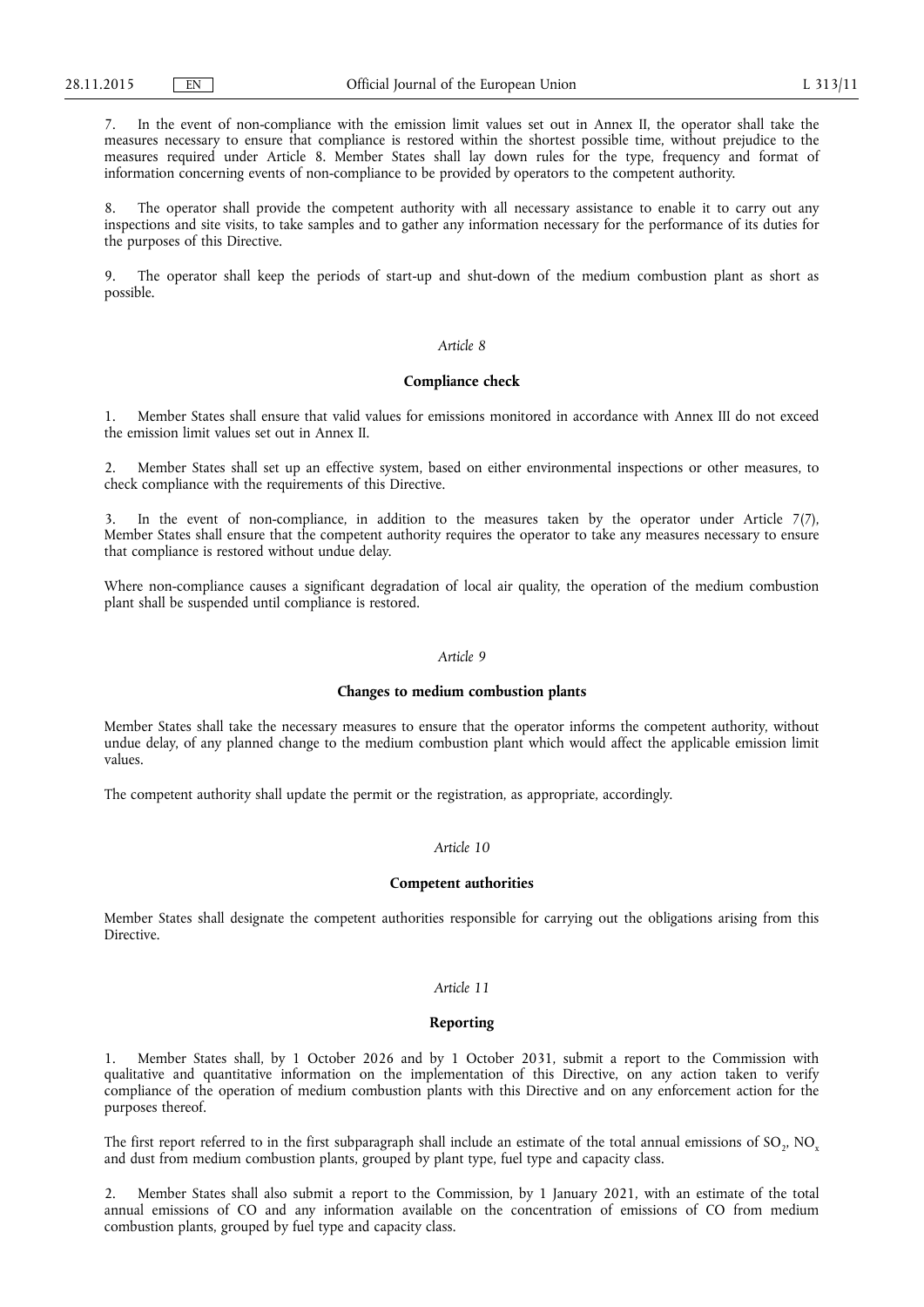3. For the purposes of the reporting referred to in paragraphs 1 and 2, the Commission shall make an electronic reporting tool available to Member States.

The Commission shall, by way of implementing acts, specify the technical formats for reporting in order to simplify and streamline reporting obligations for the Member States in relation to the information referred to in paragraphs 1 and 2 of this Article. Those implementing acts shall be adopted in accordance with the examination procedure referred to in Article 15.

4. The Commission shall, within twelve months of the receipt of the reports from Member States in accordance with paragraph 1 of this Article, and taking into account information made available in accordance with Article 6(11) and Article 6(12), submit a summary report to the European Parliament and to the Council.

When carrying out its duties under paragraphs 3 and 4, the Commission shall be assisted by the European Environment Agency.

## *Article 12*

#### **Review**

1. By 1 January 2020, the Commission shall review progress in relation to the energy efficiency of medium combustion plants and assess the benefits of setting minimum energy efficiency standards in line with best available techniques.

2. By 1 January 2023, the Commission shall assess the need to review the provisions concerning plants which are part of SIS or MIS, as well as Part 2 of Annex II, on the basis of state-of-the-art technologies.

As part of this review, the Commission shall also assess whether for certain or all types of medium combustion plants there is a need to regulate CO emissions.

Thereafter, a review shall take place every ten years and shall include an assessment of whether it is appropriate to set stricter emission limit values in particular for new medium combustion plants.

3. The Commission shall submit a report on the results of the reviews referred to in paragraphs 1 and 2 to the European Parliament and to the Council accompanied by a legislative proposal where appropriate.

## *Article 13*

## **Amendment of Annexes**

The Commission shall be empowered to adopt delegated acts in accordance with Article 14 in order to adapt point 2 of Part 2 of Annex III to technical and scientific progress.

#### *Article 14*

#### **Exercise of the delegation**

1. The power to adopt delegated acts is conferred on the Commission subject to the conditions laid down in this Article.

2. The power to adopt delegated acts referred to in Article 13 shall be conferred on the Commission for a period of five years from 18 December 2015. The Commission shall draw up a report in respect of the delegation of power not later than nine months before the end of the five-year period. The delegation of power shall be tacitly extended for periods of an identical duration, unless the European Parliament or the Council opposes such extension not later than three months before the end of each period.

3. The delegation of power referred to in Article 13 may be revoked at any time by the European Parliament or by the Council. A decision to revoke shall put an end to the delegation of the power specified in that decision. It shall take effect the day following the publication of the decision in the *Official Journal of the European Union* or at a later date specified therein. It shall not affect the validity of any delegated acts already in force.

4. As soon as it adopts a delegated act, the Commission shall notify it simultaneously to the European Parliament and to the Council.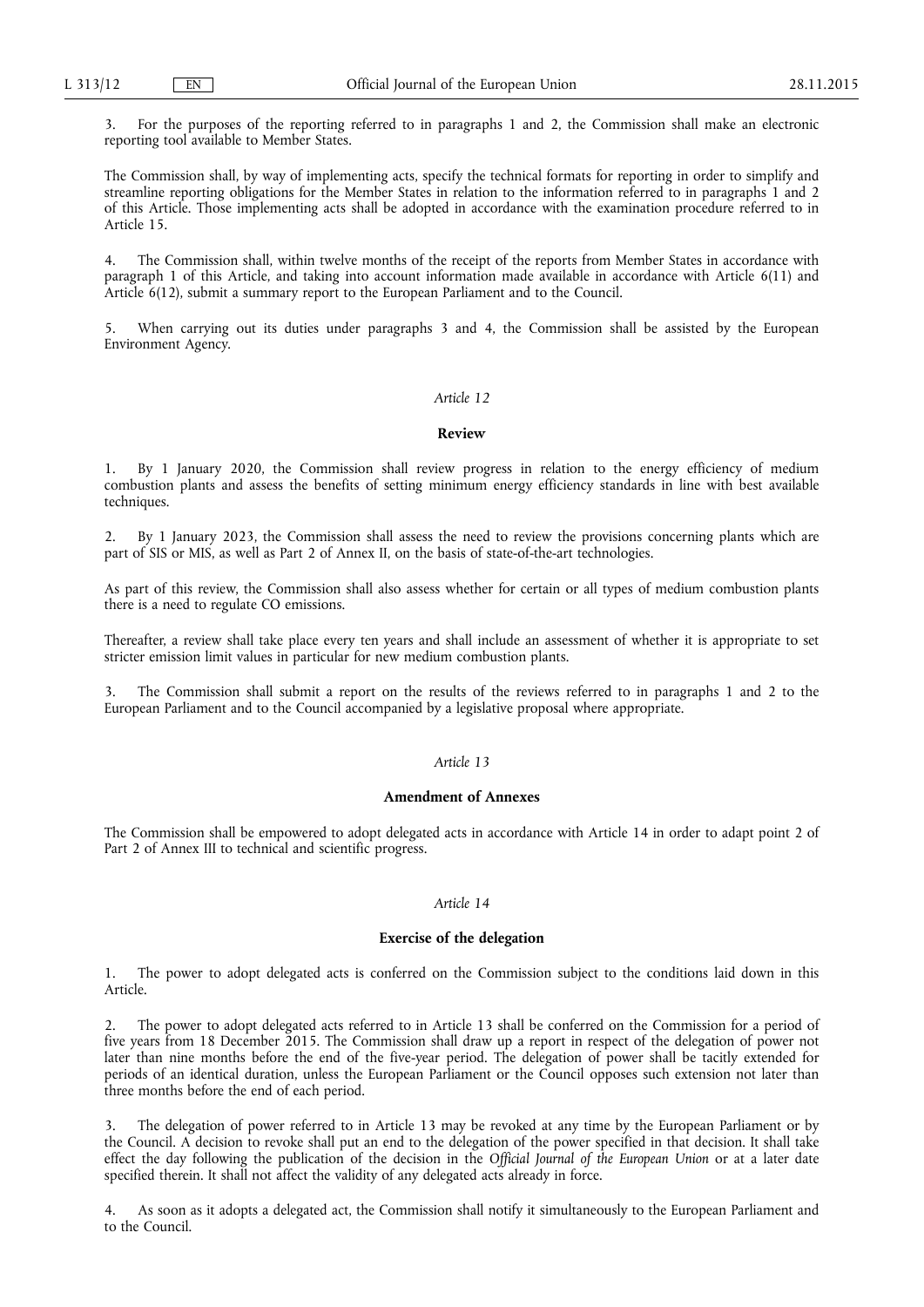5. A delegated act adopted pursuant to Article 13 shall enter into force only if no objection has been expressed either by the European Parliament or the Council within a period of two months of notification of that act to the European Parliament and the Council or if, before the expiry of that period, the European Parliament and the Council have both informed the Commission that they will not object. That period shall be extended by two months at the initiative of the European Parliament or of the Council.

#### *Article 15*

## **Committee procedure**

1. The Commission shall be assisted by the committee established by Article 75(1) of Directive 2010/75/EU. That committee shall be a committee within the meaning of Regulation (EU) No 182/2011.

2. Where reference is made to this paragraph, Article 5 of Regulation (EU) No 182/2011 shall apply.

3. Where the committee delivers no opinion, the Commission shall not adopt the draft implementing act and the third subparagraph of Article 5(4) of Regulation (EU) No 182/2011 shall apply.

#### *Article 16*

#### **Penalties**

Member States shall lay down the rules on penalties applicable to infringements of the national provisions adopted pursuant to this Directive and shall take all measures necessary to ensure that they are implemented. The penalties provided for shall be effective, proportionate and dissuasive. Member States shall notify those provisions to the Commission by 19 December  $2017$  at the latest and shall notify it without delay of any subsequent amendment affecting them.

#### *Article 17*

## **Transposition**

1. Member States shall bring into force the laws, regulations and administrative provisions necessary to comply with this Directive by 19 December 2017. They shall immediately inform the Commission thereof.

When Member States adopt those measures, they shall contain a reference to this Directive or shall be accompanied by such reference on the occasion of their official publication. The methods of making such reference shall be laid down by Member States.

2. Member States shall communicate to the Commission the text of the main measures of national law which they adopt in the field covered by this Directive.

## *Article 18*

#### **Entry into force**

This Directive shall enter into force on the twentieth day following that of its publication in the *Official Journal of the European Union*.

## *Article 19*

#### **Addressees**

This Directive is addressed to the Member States.

Done at Strasbourg, 25 November 2015.

*For the European Parliament The President*  M. SCHULZ

*For the Council The President*  N. SCHMIT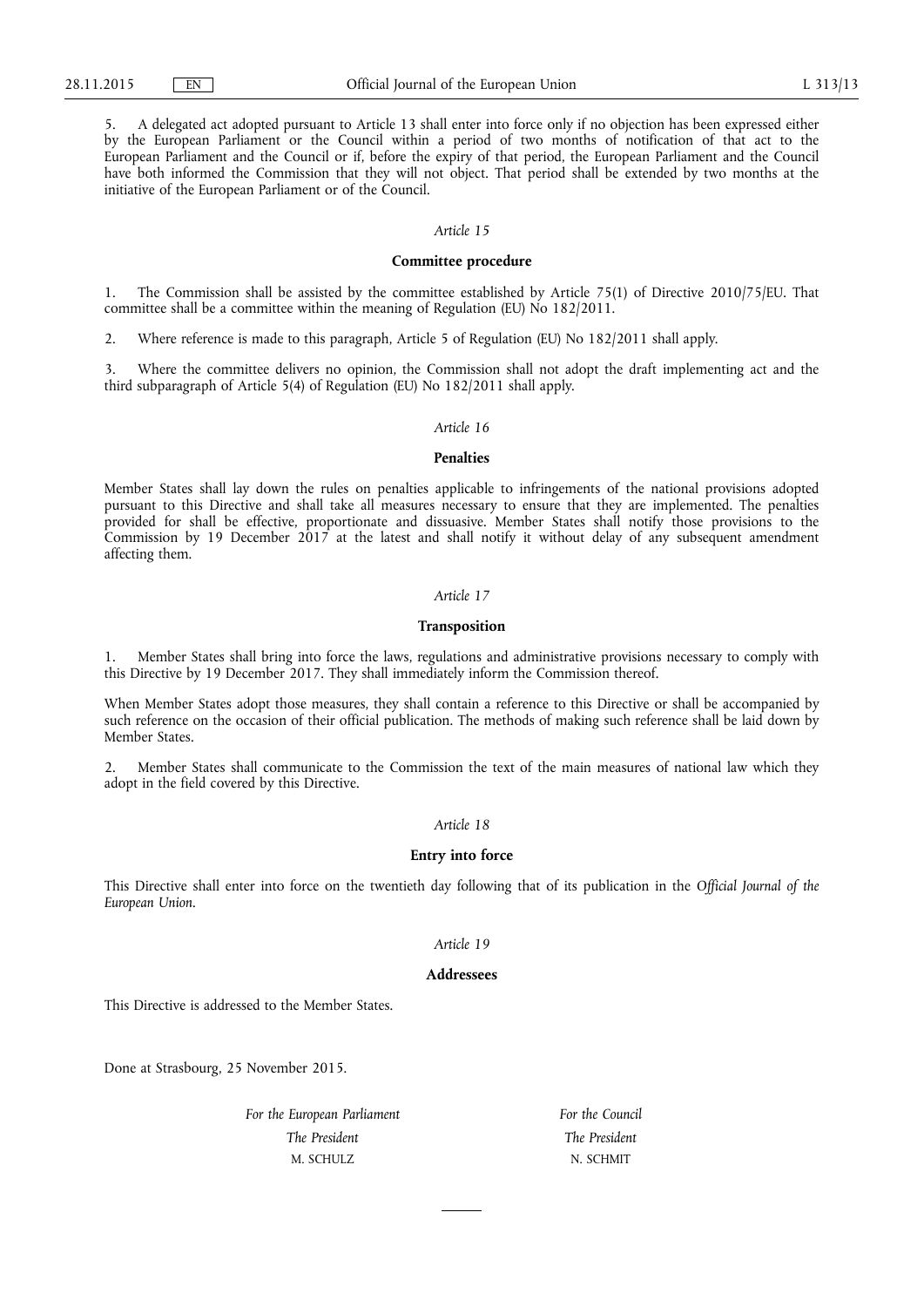### *ANNEX I*

## **INFORMATION TO BE PROVIDED BY THE OPERATOR TO THE COMPETENT AUTHORITY**

- 1. Rated thermal input (MW) of the medium combustion plant;
- 2. Type of the medium combustion plant (diesel engine, gas turbine, dual fuel engine, other engine or other medium combustion plant);
- 3. Type and share of fuels used according to the fuel categories laid down in Annex II;
- 4. Date of the start of the operation of the medium combustion plant or, where the exact date of the start of the operation is unknown, proof of the fact that the operation started before 20 December 2018;
- 5. Sector of activity of the medium combustion plant or the facility in which it is applied (NACE code);
- 6. Expected number of annual operating hours of the medium combustion plant and average load in use;
- 7. Where the option of exemption under Article 6(3) or Article 6(8) is used, a declaration signed by the operator that the medium combustion plant will not be operated more than the number of hours referred to in those paragraphs;
- 8. Name and registered office of the operator and, in the case of stationary medium combustion plants, the address where the plant is located.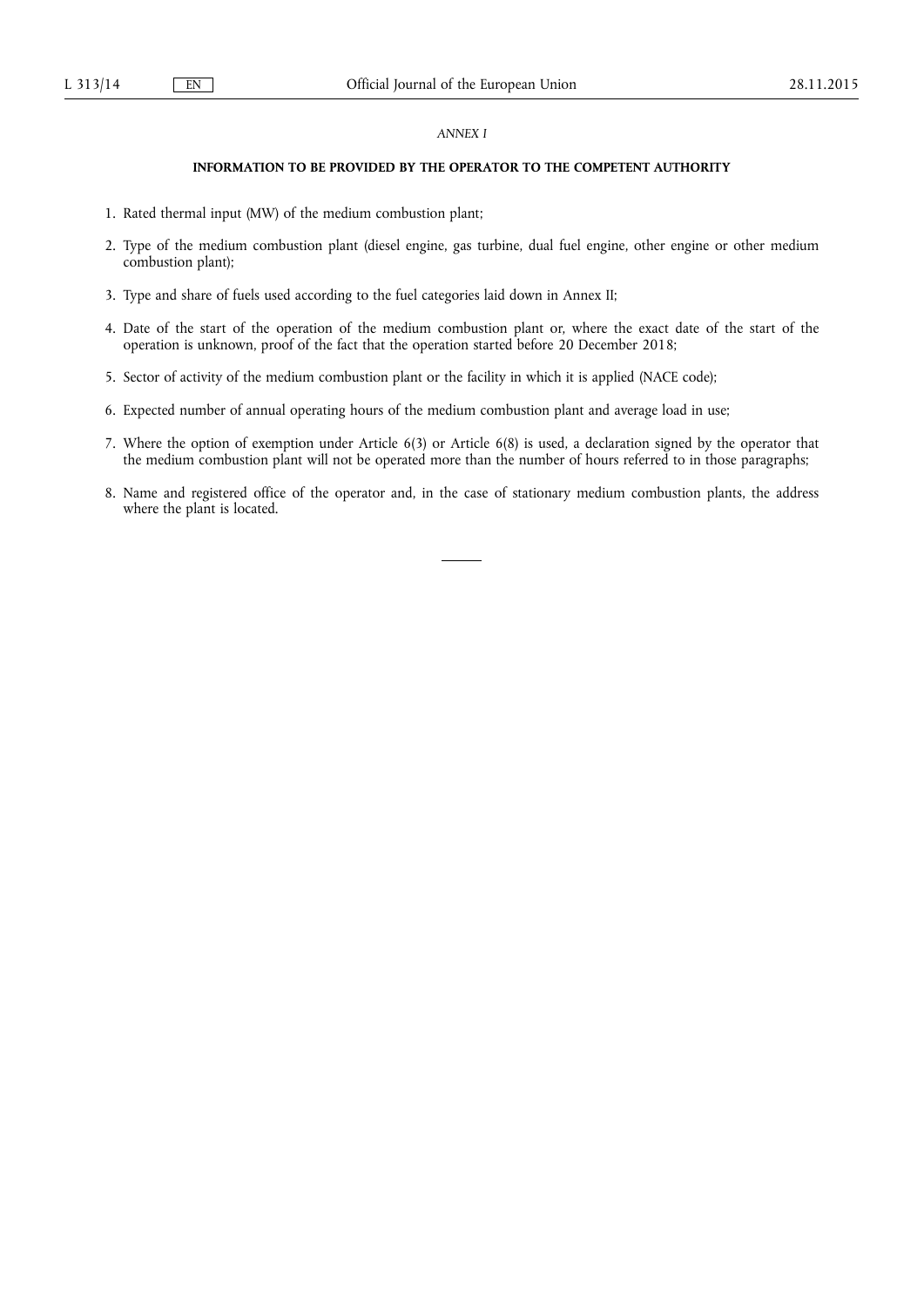### *ANNEX II*

## **EMISSION LIMIT VALUES REFERRED TO IN ARTICLE 6**

All emission limit values set out in this Annex are defined at a temperature of 273,15 K, a pressure of 101,3 kPa and after correction for the water vapour content of the waste gases and at a standardised  $O_2$  content of 6 % for medium combustion plants using solid fuels, 3 % for medium combustion plants, other than engines and gas turbines, using liquid and gaseous fuels and 15 % for engines and gas turbines.

#### PART 1

#### **Emission limit values for existing medium combustion plants**

*Table 1* 

Emission limit values (mg/Nm3) for existing medium combustion plants with a rated thermal input equal to or greater than 1 MW and less than or equal to 5 MW, other than engines and gas turbines

| Pollutant       | Solid biomass   | Other solid fuels | Gas oil | Liquid fuels<br>other than gas<br>oil | Natural gas | Gaseous fuels<br>other than<br>natural gas |
|-----------------|-----------------|-------------------|---------|---------------------------------------|-------------|--------------------------------------------|
| SO <sub>2</sub> | 200 $(1)$ $(2)$ | 1 100             |         | 350                                   |             | $200$ $(3)$                                |
| NO <sub>x</sub> | 650             | 650               | 200     | 650                                   | 250         | 250                                        |
| Dust            | 50              | 50                |         | 50                                    |             |                                            |

( 1) The value does not apply in the case of plants firing exclusively woody solid biomass.

 $(2)$ 300 mg/ $Nm^3$  in the case of plants firing straw.

 $(3)$ 400 mg/Nm<sup>3</sup> in the case of low calorific gases from coke ovens in the iron and steel industry.

## *Table 2*

Emission limit values (mg/Nm<sup>3</sup>) for existing medium combustion plants with a rated thermal input greater than 5 MW, other than engines and gas turbines

| Pollutant       | Solid biomass | Other solid fuels | Gas oil | Liquid fuels<br>other than gas<br>oil | Natural gas | Gaseous fuels<br>other than<br>natural gas |
|-----------------|---------------|-------------------|---------|---------------------------------------|-------------|--------------------------------------------|
| SO <sub>2</sub> | 200 (1) (2)   | 400 $(3)$         |         | 350 $(4)$                             |             | 35 $(5)(6)$                                |
| NO <sub>x</sub> | 650           | 650               | 200     | 650                                   | 200         | 250                                        |
| Dust            | 30 $(7)$      | 30 $(7)$          |         | 30                                    |             |                                            |

( The value does not apply in the case of plants firing exclusively woody solid biomass.

 $(2)$ 2) 300 mg/Nm3 in the case of plants firing straw.

 $(3)$ 3) 1 100 mg/Nm3 in the case of plants with a rated thermal input greater than 5 MW and less than or equal to 20 MW.

 $(4)$ Until 1 January 2030, 850 mg/Nm<sup>3</sup> in the case of plants with a rated thermal input greater than 5 MW and less than or equal to 20 MW firing heavy fuel oil.

 $(5)$ 5) 400 mg/Nm3 in the case of low calorific gases from coke ovens, and 200 mg/Nm3 in the case of low calorific gases from blast furnaces, in the iron and steel industry.

( 170 mg/Nm<sup>3</sup> in the case of biogas.

 $(7)$ 7) 50 mg/Nm3 in the case of plants with a rated thermal input greater than 5 MW and less than or equal to 20 MW.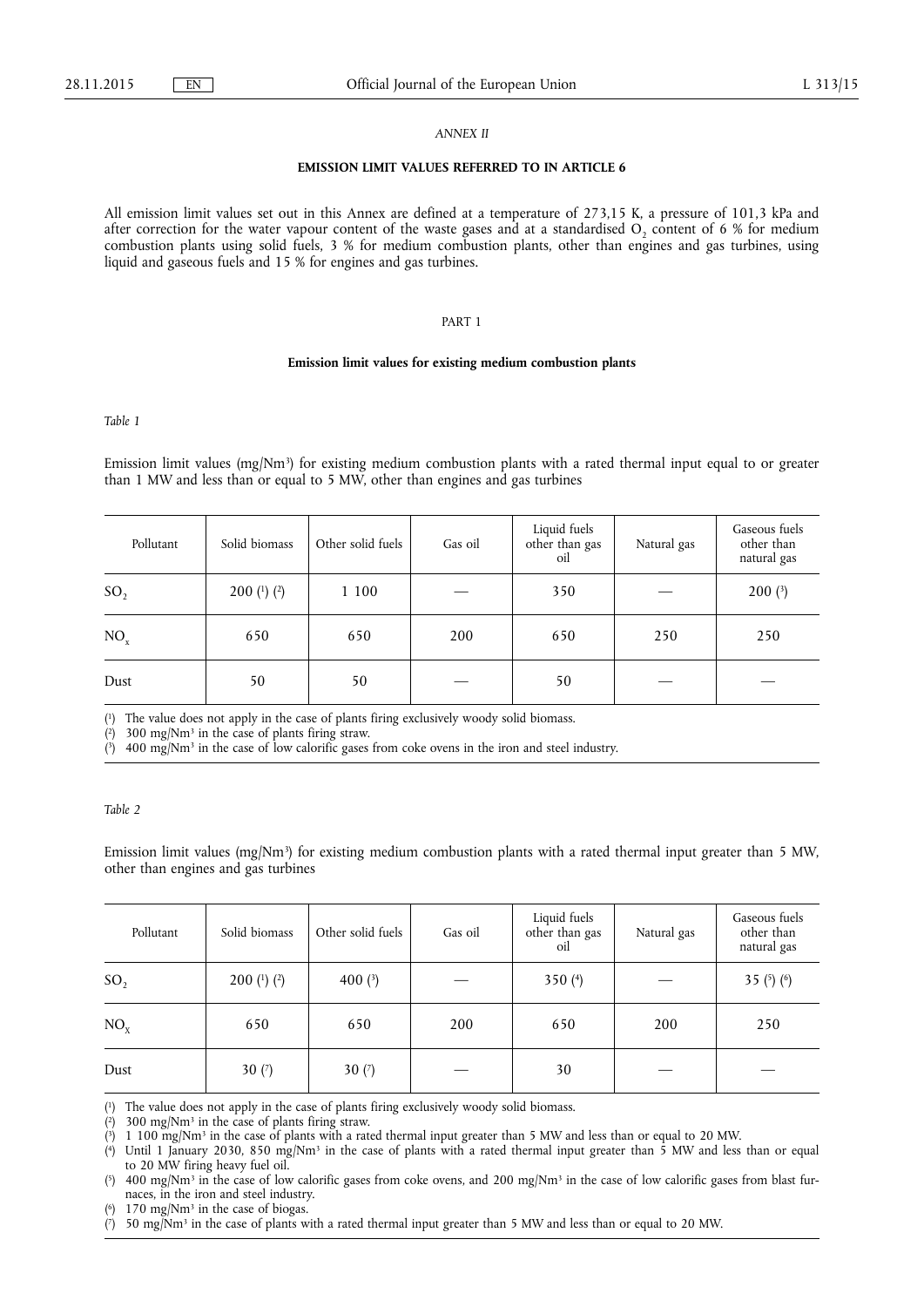#### *Table 3*

Emission limit values (mg/Nm3) for existing engines and gas turbines

| Pollutant       | Type of medium<br>combustion plant | Gas oil         | Liquid fuels other<br>than gas oil | Natural gas | Gaseous fuels other<br>than natural gas |
|-----------------|------------------------------------|-----------------|------------------------------------|-------------|-----------------------------------------|
| SO <sub>2</sub> | Engines and gas<br>turbines        |                 | 120                                |             | 15 $(1)$ $(2)$                          |
| NO <sub>x</sub> | Engines                            | 190 $(3)$ $(4)$ | 190 $(3)(5)$                       | 190 $(6)$   | 190 $(6)$                               |
|                 | Gas turbines (7)                   | 200             | 200                                | 150         | 200                                     |
| Dust            | Engines and gas<br>turbines        |                 | $10(*)$                            |             |                                         |

 $(1)$  60 mg/Nm<sup>3</sup> in the case of biogas.

( 2) 130 mg/Nm3 in the case of low calorific gases from coke ovens, and 65 mg/Nm3 in the case of low calorific gases from blast furnaces, in the iron and steel industry.

 $(3)$  1 850 mg/Nm<sup>3</sup> in the following cases:

(i) for diesel engines the construction of which commenced before 18 May 2006;

(ii) for dual fuel engines in liquid mode.

( 4) 250 mg/Nm3 in the case of engines with a rated thermal input equal to or greater than 1 MW and less than or equal to 5 MW.

(  $250 \text{ mg/Nm}^3$  in the case of engines with a rated thermal input equal to or greater than 1 MW and less than or equal to 5 MW; 225 mg/Nm3 in the case of engines with a rated thermal input greater than 5 MW and less than or equal to 20 MW.

( 380 mg/Nm<sup>3</sup> for dual fuel engines in gas mode.

 $(7)$ Emission limit values are only applicable above 70 % load.

 $<sup>(8)</sup>$ </sup> 8) 20 mg/Nm3 in the case of plants with a rated thermal input equal to or greater than 1 MW and less than or equal to 20 MW.

#### PART 2

#### **Emission limit values for new medium combustion plants**

*Table 1* 

## Emission limit values (mg/Nm<sup>3</sup>) for new medium combustion plants other than engines and gas turbines

| Pollutant       | Solid biomass          | Other solid fuels | Gas oil | Liquid fuels<br>other than gas<br>oil | Natural gas | Gaseous fuels<br>other than<br>natural gas |
|-----------------|------------------------|-------------------|---------|---------------------------------------|-------------|--------------------------------------------|
| SO <sub>2</sub> | $200$ ( <sup>1</sup> ) | 400               |         | 350 $(2)$                             |             | 35 $(3)(4)$                                |
| NO <sub>x</sub> | 300 $(5)$              | 300 $(5)$         | 200     | 300 $(6)$                             | 100         | 200                                        |
| Dust            | 20(7)                  | 20(7)             |         | $20(*)$                               |             |                                            |

( The value does not apply in the case of plants firing exclusively woody solid biomass.

 $(2)$ Until 1 January 2025, 1 700 mg/Nm<sup>3</sup> in the case of plants which are part of SIS or MIS.

 $(3)$ 3) 400 mg/Nm3 in the case of low calorific gases from coke ovens, and 200 mg/Nm3 in the case of low calorific gases from blast furnaces, in the iron and steel industry.

(  $100 \text{ mg}/\text{Nm}^3$  in the case of biogas.

( 5) 500 mg/Nm3 in the case of plants with a total rated thermal input equal to or greater than 1 MW and less than or equal to 5 MW.

 $(6)$ Until 1 January 2025, 450 mg/Nm<sup>3</sup> when firing heavy fuel oil containing between 0,2 % and 0,3 % N and 360 mg/Nm<sup>3</sup> when firing heavy fuel oil containing less than 0,2 % N in the case of plants which are part of SIS or MIS.

 $(7)$ 7) 50 mg/Nm3 in the case of plants with a total rated thermal input equal to or greater than 1 MW and less than or equal to 5 MW; 30 mg/Nm3 in the case of plants with a total rated thermal input greater than 5 MW and less than or equal to 20 MW.

( 8) 50 mg/Nm3 in the case of plants with a total rated thermal input equal to or greater than 1 MW and less than or equal to 5 MW.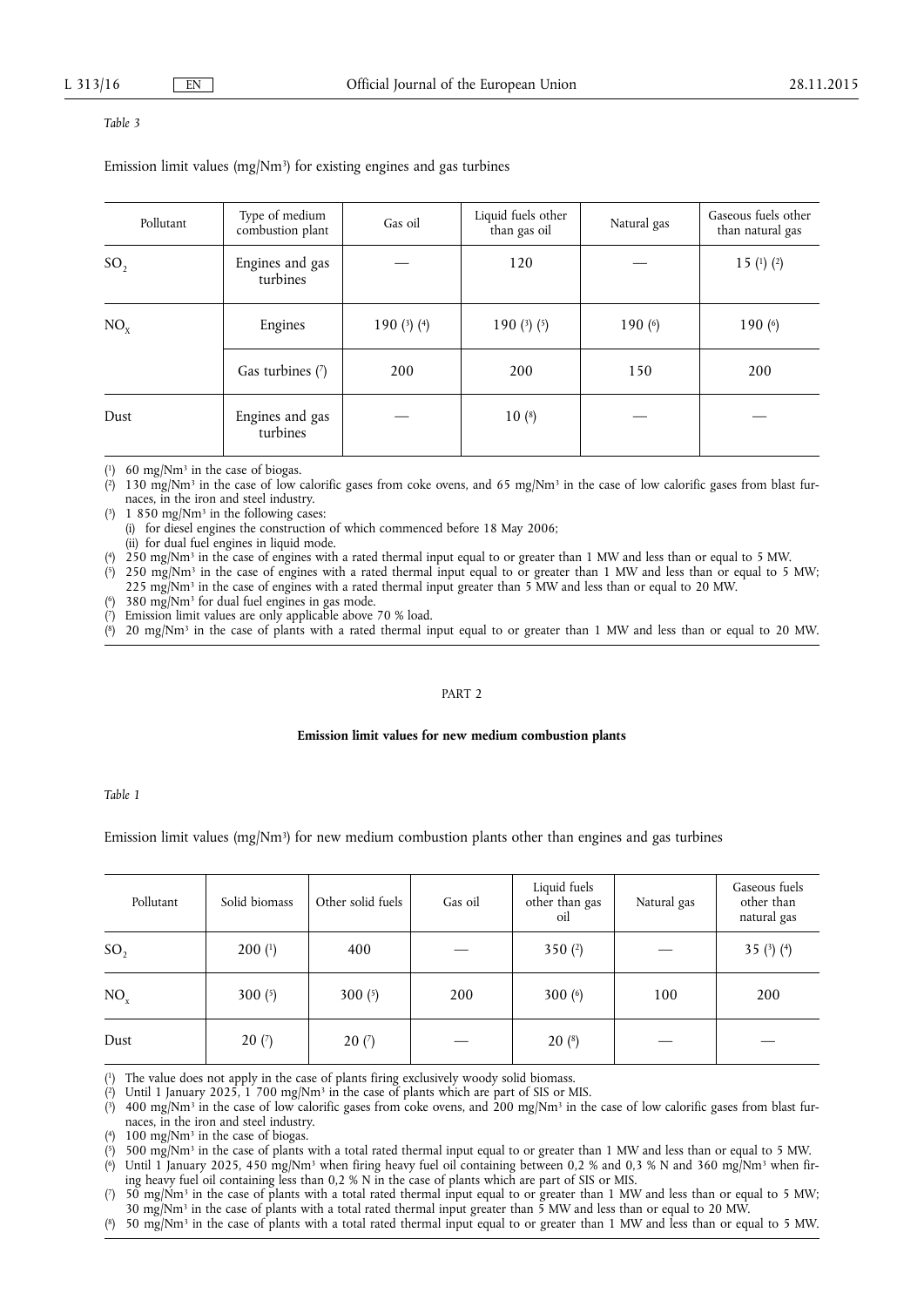## *Table 2*

Emission limit values (mg/Nm<sup>3</sup>) for new engines and gas turbines

| Pollutant       | Type of medium<br>combustion plant | Gas oil   | Liquid fuels other<br>than gas oil | Natural gas | Gaseous fuels other<br>than natural gas |
|-----------------|------------------------------------|-----------|------------------------------------|-------------|-----------------------------------------|
| SO <sub>2</sub> | Engines and gas<br>turbines        |           | 120(1)                             |             | 15(2)                                   |
| NO <sub>r</sub> | Engines $(3)$ $(4)$                | 190 $(5)$ | 190 $(5)$ $(6)$                    | 95 $(7)$    | 190                                     |
|                 | Gas turbines (8)                   | 75        | 75 $(9)$                           | 50          | 75                                      |
| Dust            | Engines and gas<br>turbines        |           | 10(10(11))                         |             |                                         |

( 1) Until 1 January 2025, 590 mg/Nm3 for diesel engines which are part of SIS or MIS.

 $(2)$  40 mg/Nm<sup>3</sup> in the case of biogas.

( 3) Engines running between 500 and 1 500 hours per year may be exempted from compliance with those emission limit values if they are applying primary measures to limit NOx emissions and meet the emission limit values set out in footnote (4).

( 4) Until 1 January 2025 in SIS and MIS, 1 850 mg/Nm3 for dual fuel engines in liquid mode and 380 mg/Nm3 in gas mode; 1 300 mg/Nm3 for diesel engines with ≤ 1 200 rpm with a total rated thermal input less than or equal to 20 MW and 1 850 mg/Nm3 for diesel engines with a total rated thermal input greater than 20 MW; 750 mg/Nm3 for diesel engines with  $> 1,200$  rpm.

 $(5)$  225 mg/Nm<sup>3</sup> for dual fuel engines in liquid mode.

(<sup>6</sup>) 225 mg/Nm<sup>3</sup> for diesel engines with a total rated thermal input less than or equal to 20 MW with  $\leq 1$  200 rpm.

 $(7)$  190 mg/Nm<sup>3</sup> for dual fuel engines in gas mode.

( 8) These emission limit values are only applicable above 70 % load.

( 9) Until 1 January 2025, 550 mg/Nm3 for plants which are part of SIS or MIS.

( 10) Until 1 January 2025, 75 mg/Nm3 for diesel engines which are part of SIS or MIS.

( 11) 20 mg/Nm3 in the case of plants with a total rated thermal input equal to or greater than 1 MW and less than or equal to 5 MW.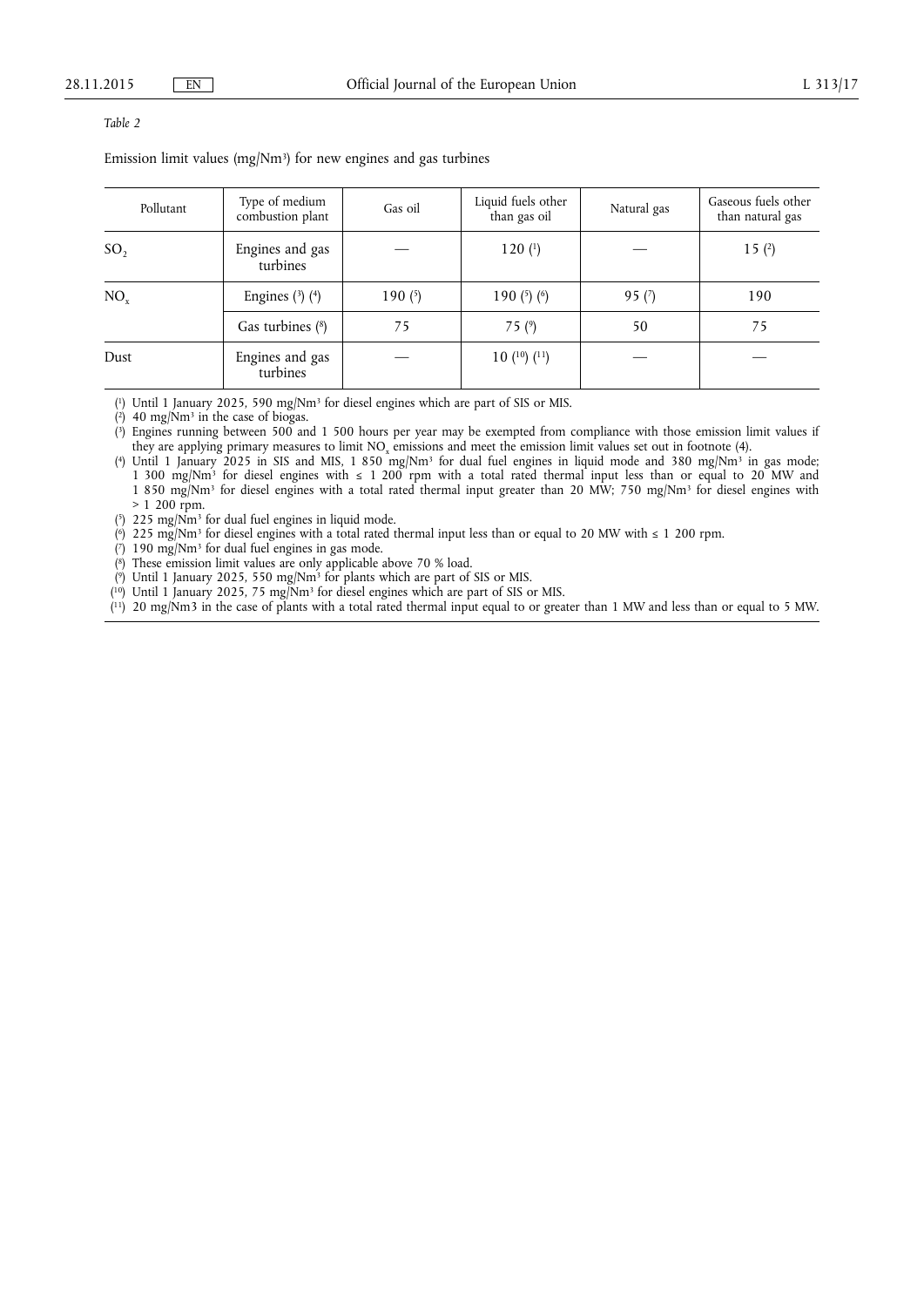#### *ANNEX III*

#### **MONITORING OF EMISSIONS AND ASSESSMENT OF COMPLIANCE**

#### PART 1

#### **Monitoring of emissions by the operator**

- 1. Periodic measurements shall be required at least:
	- every three years for medium combustion plants with a rated thermal input equal to or greater than 1 MW and less than or equal to 20 MW,
	- every year for medium combustion plants with a rated thermal input greater than 20 MW.
- 2. As an alternative to the frequencies referred to in point 1, in the case of medium combustion plants which are subject to Article 6(3) or Article 6(8), periodic measurements may be required at least each time the following numbers of operating hours have elapsed:
	- three times the number of maximum average annual operating hours, applicable pursuant to Article 6(3) or Article 6(8), for medium combustion plants with a rated thermal input equal to or greater than 1 MW and less than or equal to 20 MW,
	- the number of maximum average annual operating hours, applicable pursuant to Article 6(3) or Article 6(8), for medium combustion plants with a rated thermal input greater than 20 MW.

The frequency of periodic measurements shall in any case not be lower than once every five years.

- 3. Measurements shall be required only for:
	- (a) pollutants for which an emission limit value is laid down in this Directive for the plant concerned;
	- (b) CO for all plants.
- 4. The first measurements shall be carried out within four months of the grant of a permit to, or registration of, the plant, or of the date of the start of the operation, whichever is the latest.
- 5. As an alternative to the measurements referred to in points 1, 2 and 3(a), as regards  $SO_2$ , other procedures, verified and approved by the competent authority, may be used to determine the  $SO_2$  emissions.
- 6. As an alternative to the periodic measurements referred to in point 1, Member States may require continuous measurements.

In the case of continuous measurements, the automated measuring systems shall be subject to checking by means of parallel measurements with the reference methods at least once per year and the operator shall inform the competent authority about the results of those checks.

7. Sampling and analysis of polluting substances and measurements of process parameters as well as any alternatives used as referred to under points 5 and 6 shall be based on methods enabling reliable, representative and comparable results. Methods complying with harmonised EN standards shall be presumed to satisfy this requirement. During each measurement, the plant shall be operating under stable conditions at a representative even load. In this context, start-up and shut-down periods shall be excluded.

## PART 2

### **Assessment of compliance**

1. In the case of periodic measurements, the emission limit values referred to in Article 6 shall be regarded as having been complied with if the results of each of the series of measurements or of the other procedures defined and determined in accordance with the rules laid down by the competent authority, do not exceed the relevant emission limit value.